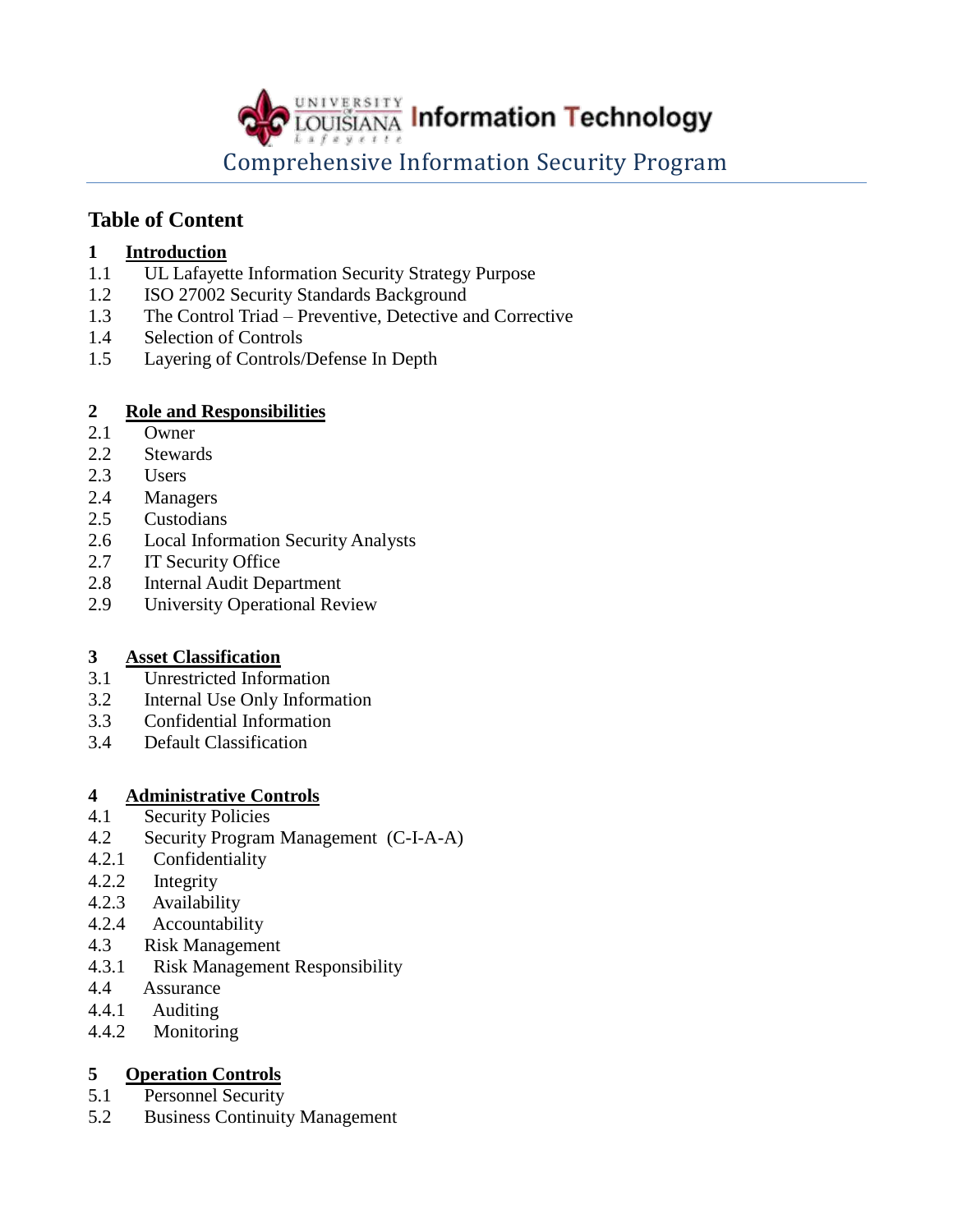- 5.3 Computer Security Incident Handling
- 5.3.1 Computer Incident Response Team (CIRT)
- 5.3.2 Computer Incident Response and Public Relations
- 5.4 Security Considerations in Computer Support and Operations
- 5.4.1 User Support
- 5.4.2 Software Support
- 5.4.3 Backups
- 5.4.4 Media Controls
- 5.4.5 Documentation
- [5.4.6](http://security.tulane.edu/security-strategy.htm#_Toc112231497) Maintenance Account
- [5.5](http://security.tulane.edu/security-strategy.htm#_Toc112231498) Physical and Environmental Security
- 5.6 Change Control Management
- 5.7 Protection and Control Against Malicious Software
- 5.8 Email Security and Control
- 5.8.1 Spam Control
- 5.8.2 Virus Control
- 5.8.3 Privacy Control
- 5.9 Intrusion Prevention/Detection Systems

#### **6 Technical Controls**

- 6.1 Identification and Authentication
- 6.1.1 Campus-Login Identification (CLID)
- 6.1.2 Password Management
- 6.2 Access Controls
- 6.2.1 Segregation of Duties
- 6.2.2 Least Privilege
- 6.2.3 Logical Access Control
- 6.2.4 Network Access Control
- 6.2.5 External Access Control: Firewall and DMZ
- 6.2.6 Remote Access Control
- 6.3 Security Awareness and Education
- 6.4 Software Development and Maintenance
- 6.4.1 Incorporation Of Security Into Software Development Life Cycle (SDLC)
- 6.4.2 Data Validation
- 6.4.3 Production System Definition
- 6.4.4 Special Production System Requirements
- 6.4.5 Separation Between Production, Development, and Test Systems
- 6.4.6 User Programming
- [6.5](http://security.tulane.edu/security-strategy.htm#_Toc112231525) Audit Trails
- 6.6 Cryptography
- 6.6.1 Data Encryption
- 6.6.2 User Authentication

#### **7 HIGH-LEVEL SECURITY PRACTICES**

#### **8 References**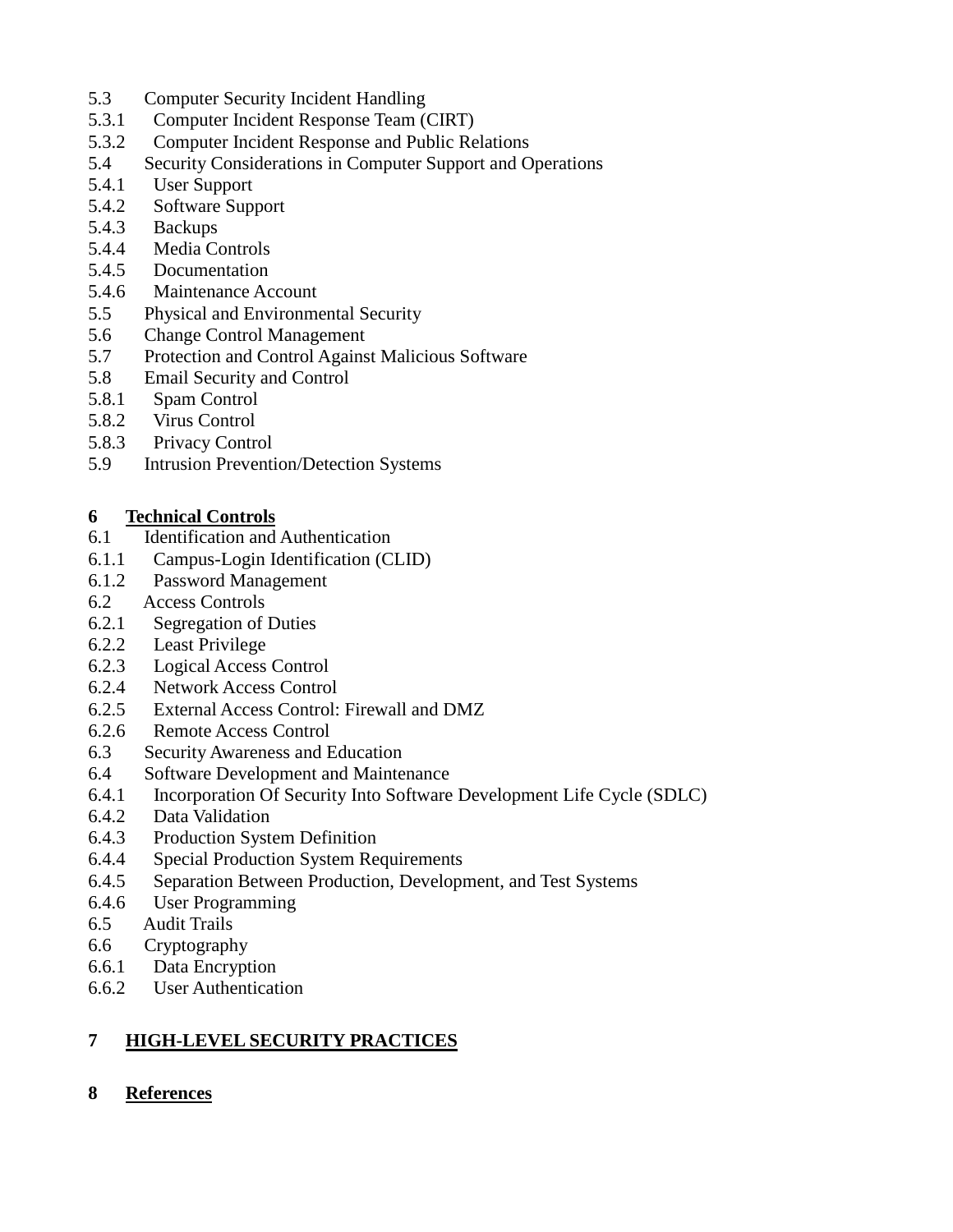# **1 Introduction**

# **1.1 UL Lafayette Information Security Strategy Purpose**

The purpose of UL Lafayette's Information Security Strategy is to support and coordinate our university community to secure UL Lafayette Information and Information systems from cyber attacks while complying with legal, statutory, contractual, and internally developed requirements.

Using the ISO 27002 security standard as the guideline, this document will define control objectives, identify and assess approaches to meet the objectives, select controls, establish benchmarks and metrics, and describe implementation and testing plans.

# **1.2 ISO 27002 Security Standards Background**

The security standard ISO1799 was originally prepared by British Standard Institute as BS 7799, adopted by the Joint Technical Committee ISO/IEC JTC1, and approved by The International Organization for Standardization (ISO), and the International Electrotechnical Commission (IEC).

BS 7799 was issued to provide a set of controls comprising best practices in information security. It is a strong reference point for identifying the range of controls needed for most situations where information systems are used in the business world. The standard is being worked through the ISO acceptance process is the ISO 27002 standard.

# **1.3 The Control Triad – Preventive, Detective and Corrective**

According to the Institute of Internal Auditors, there are three categories of controls - preventive, detective and corrective.

**Preventive Controls** are designed to reduce the likelihood that information will be lost or changed through unauthorized access, disclosed to unauthorized individuals, accidentally or intentionally modified or deleted.

Preventive controls also limit the impact of lost productivity by ensuring the continued availability of information. Preventive controls include:

- Administrative controls such as employee orientation, confidentiality agreements, and separation of duties
- Processes such as communication with information owners and stewards regarding information sensitivity, communications with end users regarding software updates, change control for technical architecture, testing backups, examining logs, and periodic vulnerability scanning of servers
- Technical measures such as firewalls, eliminating unneeded services, and backups

**Detective Controls** enable the detection of problems when they are small, reducing losses. Detective controls are needed because preventive controls are never 100% effective, and because the preventive controls needed, may change from day to day. When detective controls are implemented effectively, managers should expect to see an increase in the number of incidents detected. Although the implementation of detective controls will result in an increase in the number of incidents, early detection will reduce the severity and impact of these incidents. A host-based intrusion detection system (IDS) is an example of a detective control.

**Corrective Controls** enable recovery when the failure of a preventive control is detected. Antivirus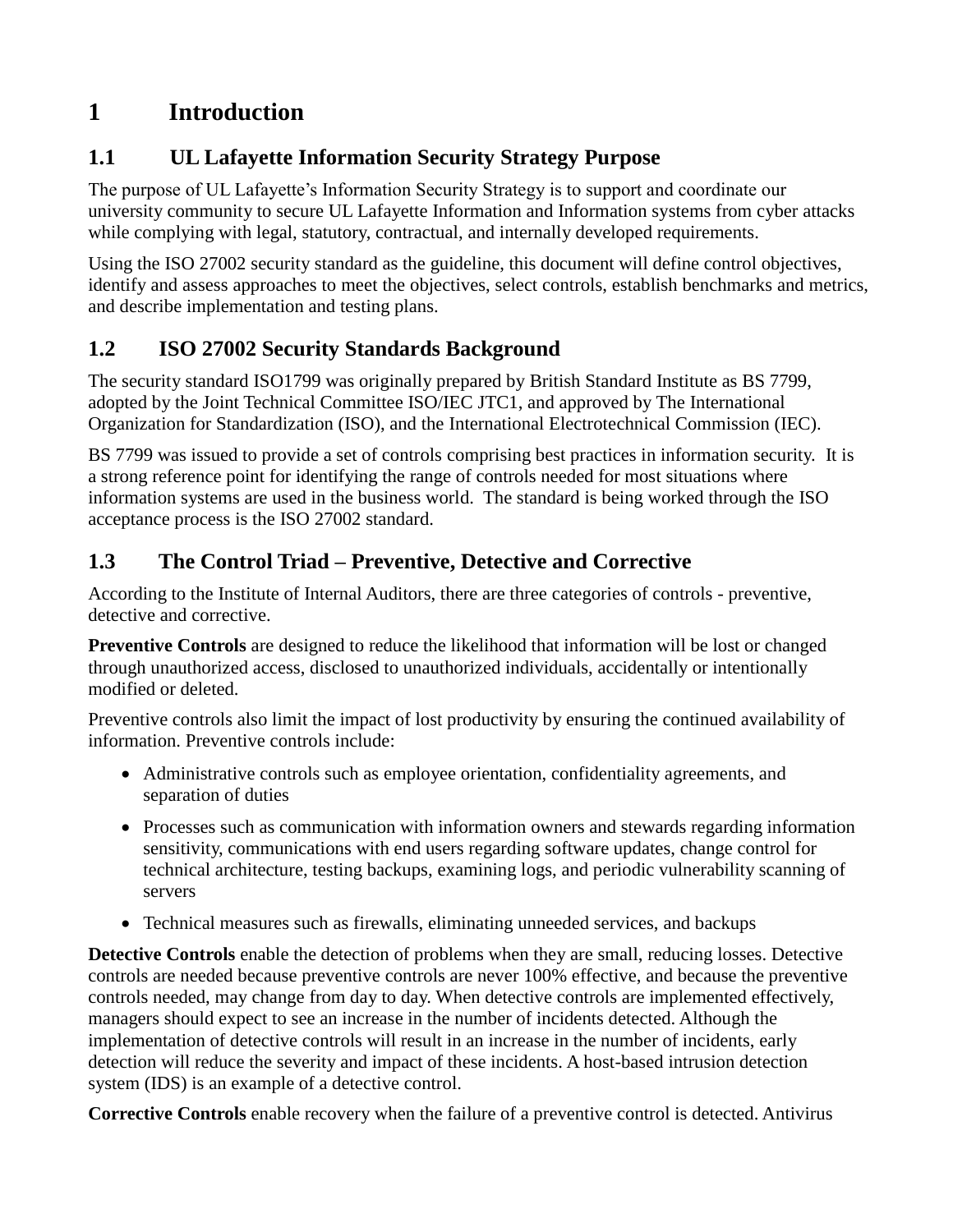solutions often provide an all-in-one package of preventive, detective, and corrective (file cleaning) capabilities. Corrective actions may also include restoring systems from system images, restoring data from backups, and investigations/forensics. Planning for compromises is a prerequisite of effective corrective measures.

### **1.4 Selection of Controls**

The selection of controls will be grounded in a cost comparison of different strategic approaches to risk mitigation. The cost comparison will contrast the costs of various approaches with the perceived gains UL Lafayette could realize in terms of increased confidentiality, availability, or integrity of systems and data. Those gains could include reduced financial losses, increased university community confidence, positive audit findings, and regulatory compliance. Any particular approach will consider: (1) policies, standards, and procedures; (2) technology and architecture; (3) resource dedication; (4) training; and (5) testing.

# **1.5 Layering of Controls/Defense In Depth**

Excessive reliance on a single control could create a false sense of confidence. Therefore, the UL Lafayette Information Security Strategy requires multiple layers of security controls and testing to establish several lines of defense between the attacker and the asset being attacked. To successfully attack the data, each layer should be penetrated. With each penetration, the probability of detecting the attacker increases.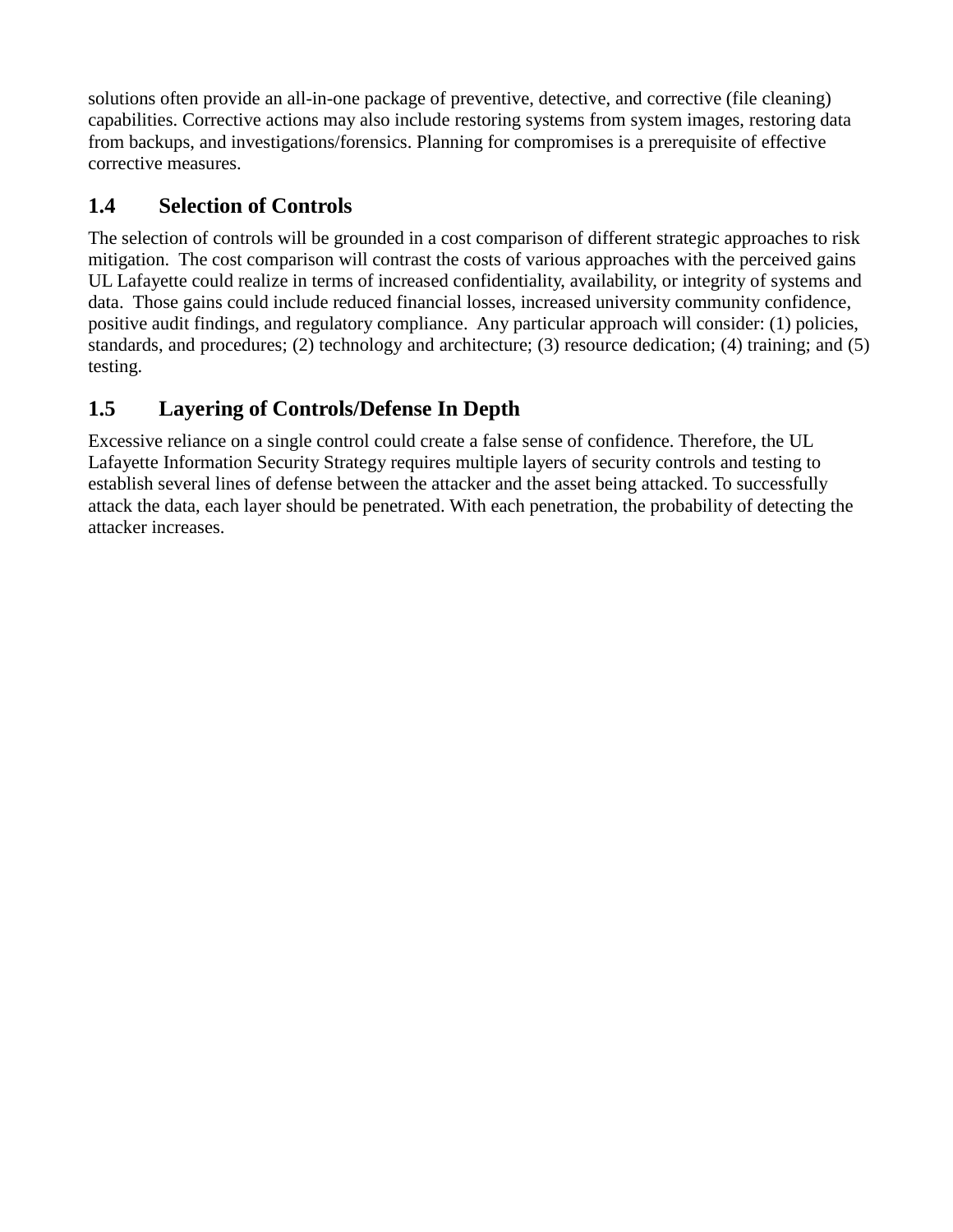# **2 Role and Responsibilities**

All members of the University community share in the responsibility for protecting information resources for which they have access or custodianship. Most of the responsibilities set forth in this section are assigned to four groups of people: Stewards, Users, Managers (of Users), and Information Custodians. In general, an individual will have responsibilities in more than one area. This section also articulates specific responsibilities for the University IT Security Officer, Local Information Security Analysts, the Internal Audit Department, and the University Operational Review

### **2.1 Owner**

The University is considered the INFORMATION OWNER of all university information; individual units within the institution may have stewardship responsibilities for portions of the information.

### **2.2 Stewards**

Stewards are those members of the University community who have the primary responsibility for particular information. Each type of "production system information" needs a Steward. One becomes the Steward either by designation or by virtue of having acquired, developed, or created information resources for which no other party has stewardship. For example, the Campus Librarians are the Stewards of the library catalogs and related records; and the Registrars of the University are the Stewards of student data. For purposes of the Information Security Policies, faculties are considered the Stewards of their research and course materials; students are considered the Stewards of their own work.

Stewards have the responsibility of Users of their information. In addition, they are responsible to perform the following activities:

- **Establishing security policies and procedures**. Stewards may establish specific information security policies and procedures for their information where appropriate. Stewards are responsible for the procedures related to the creation, retention, distribution and disposal of information. These should be consistent with the University Information Security Policies, and the University's Records Retention Policy, as well as with other University policies, contractual agreements, and laws. Stewards may impose additional requirements that enhance security.
- **Assigning classification**. Stewards are responsible for determining the classification of their information and any specific information handling requirements that go beyond the University Information Security Policies, particularly as may be imposed by confidentiality agreements with third parties. Information that is Confidential or Internal-use-only shall be marked as such when it is presented or distributed to Users, especially when failing to do so could lead to a misunderstanding of the classification. Additional markings specifying handling and distribution requirements may be added
- **Determining authorizations***.* Stewards determine who is authorized to have access to their information. They shall make sure that those with access have a need to know the information and know the security requirements for that information. For Confidential information, they should also make sure that those given access have a need to know and have signed a confidentiality agreement that covers the information. Information may be disclosed only if disclosure is consistent with law, regulations and internal University policies, including those covering privacy. Except under unusual and specifically recognized circumstances, access shall be granted to individuals in such manner as to provide individual accountability.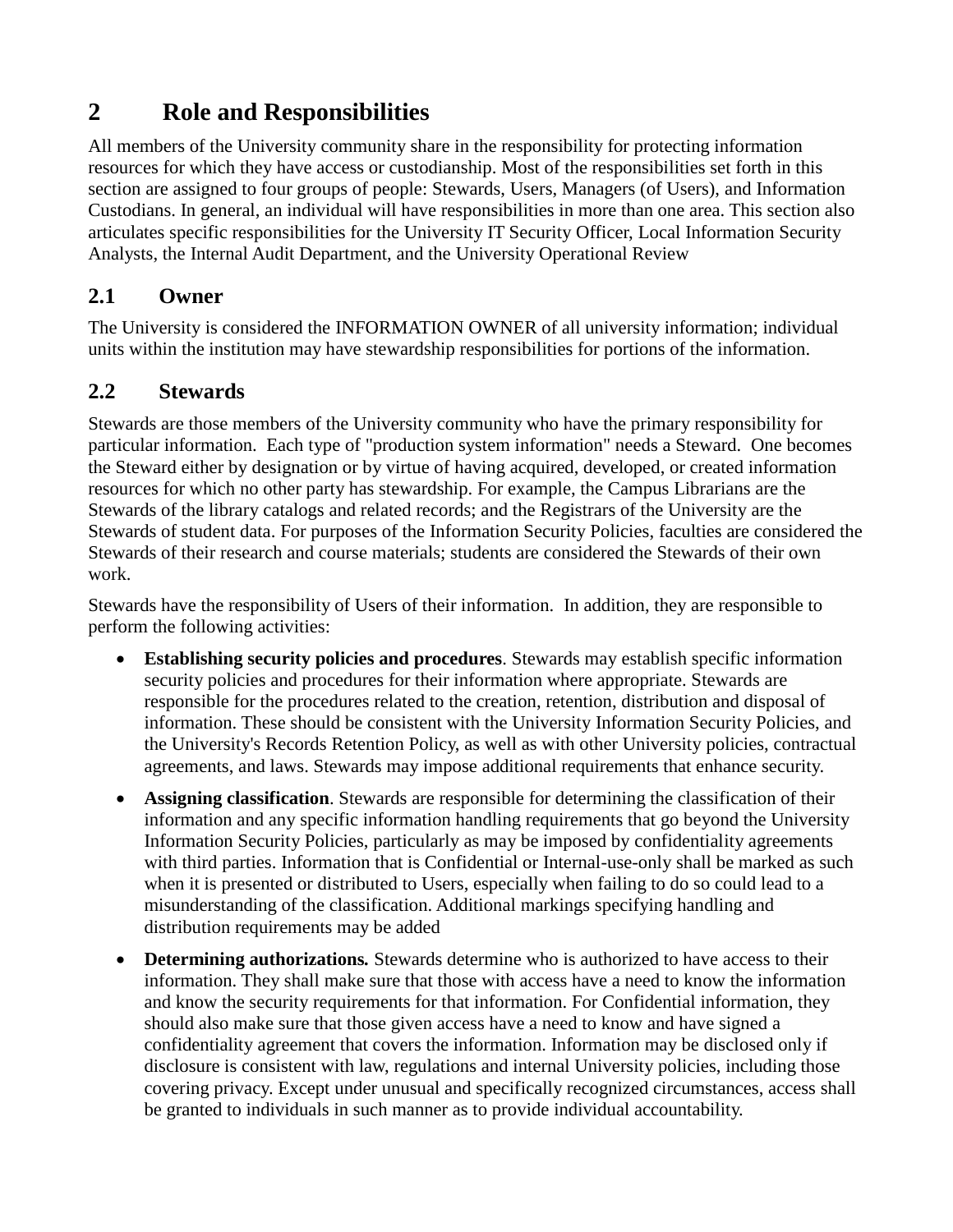- **Record Keeping***.* Stewards shall keep records documenting the creation, distribution, and disposal of Confidential information. This process is also recommended for other types of information.
- **Incident reporting***.* Stewards shall report suspected or known compromises of their information to their Managers, the University IT Security Officer, and/or Local Information Security Analists. Incidents will be treated as Confidential unless there is a need to release specific information. Stewards should designate a back-up person to act if they are absent or unavailable. Stewards may not delegate ownership responsibilities to third party organizations (such as outsourcing firms) or to any individual who is not a full-time UL Lafayette employee. When both the Steward and the back-up Steward are unavailable, pressing Steward decisions may be made by the Department Head who ordinarily handles the information.

#### **2.3 Users**

Every University community member is an information resource User. Users include, for example, students, faculty, staff, contractors, consultants, and temporary employees. Users are required to abide by all security requirements defined by Stewards, implemented by Custodians, and/or established by the IT Security Office. Users are required to familiarize themselves with, and act in accordance with all UL Lafayette information security requirements. Users are also required to participate in information security training and awareness efforts. Users should request access from their immediate manager, and report all suspicious activity and security problems.

### **2.4 Managers**

Managers are members of the University community who have management or supervisory responsibility, including deans, department chairs, directors, group leaders, supervisors, etc. Faculty who supervise teaching and research assistants are included. Managers have all the responsibilities of Users and, where information resources originate, Stewards. In addition, they share responsibility for information security with the people they manage and supervise. They also are responsible for the following:

**Establishing security policies and procedures***.* If Managers decide to establish specific information security policies and procedures for the people they manage or supervise, these should be consistent with the University Information Security Policies, as well as with other University policies, contractual agreements, and laws.

**Managing authorizations***.* Managers should make sure their people have the access authorizations needed to perform their jobs. The authorizations themselves are acquired from the Stewards of the information resources. Managers should make sure their people lose access when they are terminated or job responsibilities change. Managers are responsible for administering and retaining confidentiality statements for the people they manage or supervise if confidentiality statements are required by the Steward(s) of the information.

**User training and awareness***.* Managers shall provide an environment that promotes security. They shall make sure their people have the training and tools needed to protect information.

**Incident handling and reporting***.* Managers shall report suspected or known compromises of information resources, including contamination of resources by computer viruses, to their Managers, the University IT Security Officer, and/or Local Information Security Analyst. They shall cooperate with the investigation of and recovery from security incidents, including taking any disciplinary action deemed necessary by the appropriate University authorities. Incidents will be treated as Confidential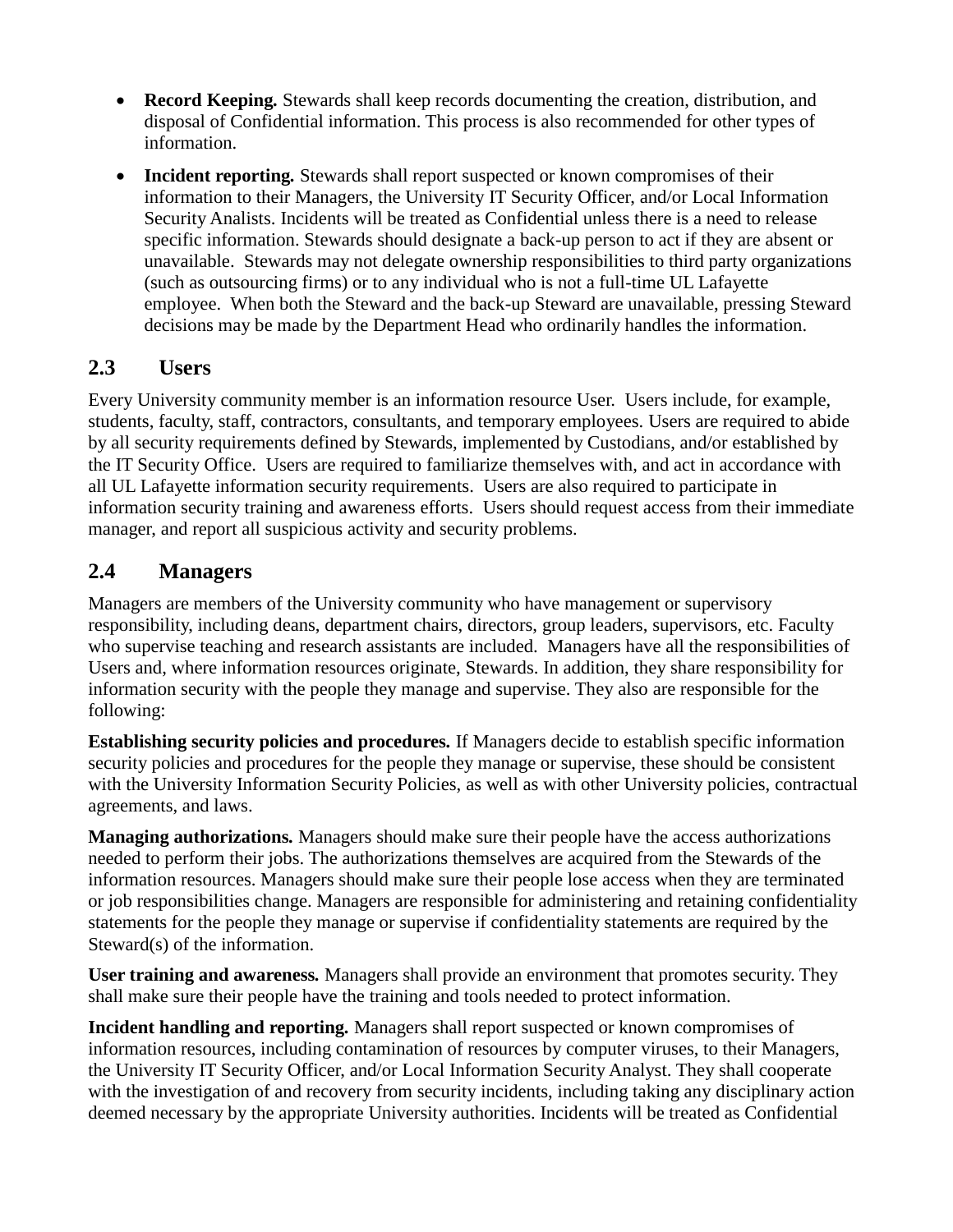unless there is a need to release specific information.

#### **2.5 Custodians**

Custodians are in physical or logical possession of information and/or information systems. Like Stewards, Custodians are specifically designated for different types of information. In many cases, a Department Head or a Director in the Technology Services Department will act as the Custodian. If a Custodian is not clear based on existing information systems operational arrangements, then the Chief Information Officer will designate a Custodian. Custodians follow the instructions of Stewards, operate systems on behalf of Stewards, but also serve Users authorized by Stewards. Custodians should define the technical options, such as information criticality categories, and then allow Stewards to select the appropriate option(s) for their information. Custodians also define information systems architectures and provide technical consulting assistance to Stewards so that information systems can be built and run to best meet business objectives. If requested, Custodians additionally provide reports to Stewards about information system operations, information security problems, and the like. Custodians are furthermore responsible for safeguarding the information in their possession, including implementing access control systems to prevent inappropriate disclosure, as well as developing, documenting, and testing information systems contingency plans.

### **2.6 Local Information Security Analysts**

Local Information Security Analysts are appointed by Information Custodians from those campuses, schools, departments and individuals that manage significant information resources and systems for making those resources available to others. The appointed personnel are responsible for extending information security within their organization to systems and networks that they manage. Often they will have first-hand knowledge of their specific configurations and applications that will necessitate further definition of policies and procedures at their organizational level. They will provide user education and training. They will work closely with the University IT Security Officer to ensure that the University Information Security Policies are implemented and enforced consistently across the University. They will take steps to remediate, respond to and recover from a security incident, similar to the way the University IT Security Officer is authorized to do so. Local Information Security Analysts should notify the University IT Security Officer of all incidents and actions taken.

### **2.7 IT Security Office**

The IT Security Office is the central point of contact for all information technology security matters at UL Lafayette. Acting as internal technical consultants, it is this Office's responsibility to create workable information security compromises which take into consideration the needs of Users, Custodians, Stewards, and selected third parties. Reflecting these compromises, this Office defines information security standards, procedures, policies, and other requirements applicable to the entire organization. The IT Security Office is responsible for handling all access control administration activities, monitoring the security of UL Lafayette information systems, and providing information security training and awareness programs to UL Lafayette community. The office is additionally responsible for periodically providing management with reports about the current state of information security at UL Lafayette. While information systems contingency planning is the responsibility of information Custodians, the IT Security Office should nonetheless provide technical consulting assistance related to emergency response procedures and disaster recovery. The IT Security Office is also responsible for organizing a computer emergency response team (CERT) to promptly respond to virus infections, hacker break-ins, system outages, and similar information security problems.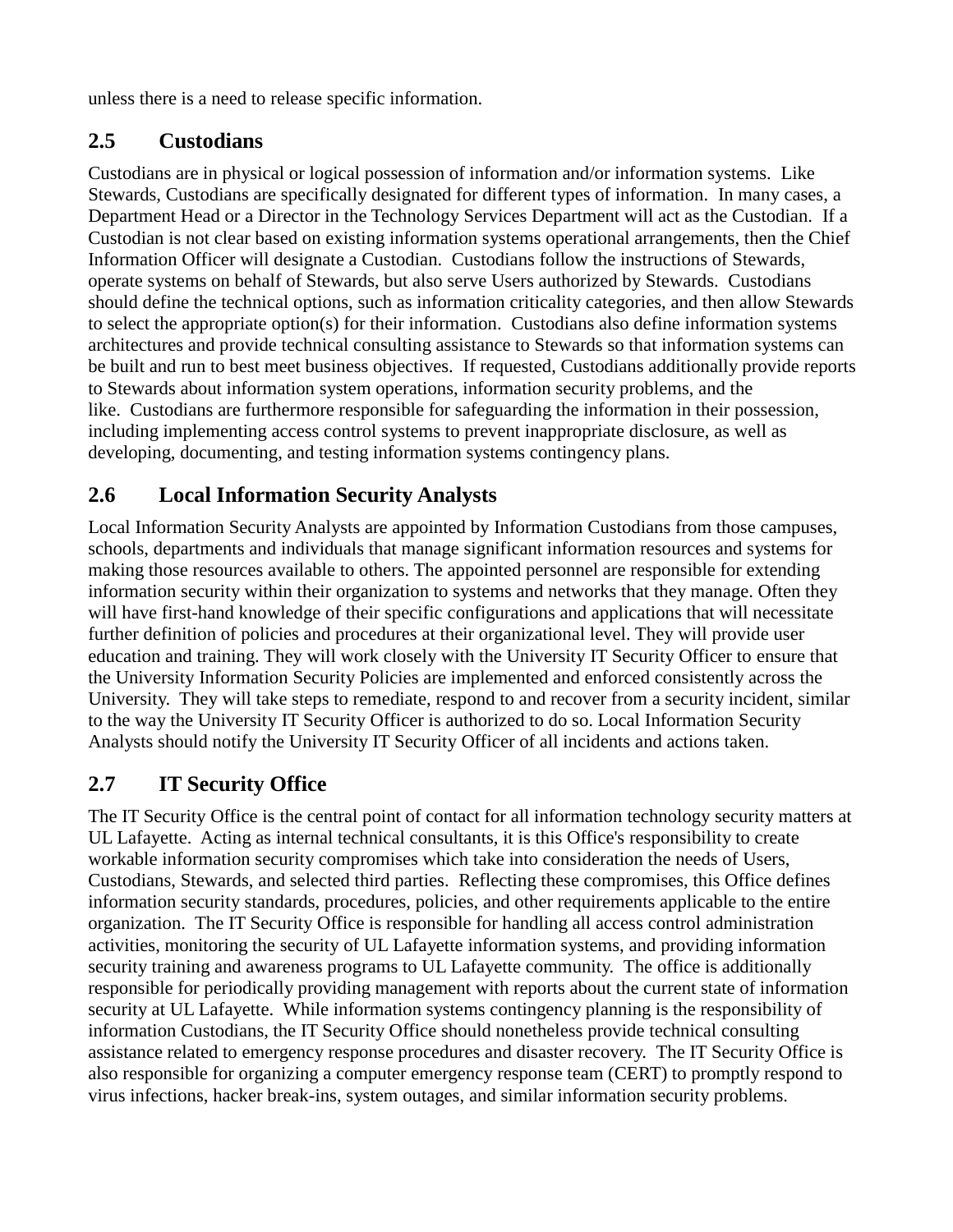## **2.8 Internal Audit Department**

The UL Lafayette Internal Audit Department periodically performs compliance checks to make sure that the above-mentioned parties are performing their assigned duties, and to make sure that other information security requirements are being consistently observed. Internal Audit acts as the eyes and ears of top management at UL Lafayette, making sure that internal controls (including those related to information security) are consistent with both top management expectations and organizational goals. Any inadequacies in the information security policies shall be brought to the attention of the University IT Security Officer.

#### **2.9 University Operational Review**

The University Operational Review is responsible for interpreting the laws that apply to the information security policies and making sure that the policies are consistent with those laws and other University policies. Any inadequacies in the information security policies shall be brought to the attention of the University IT Security Officer who will consult University Counsel and others within the University as appropriate. University Counsel is also responsible for reporting any criminal offense to the appropriate law enforcement agency.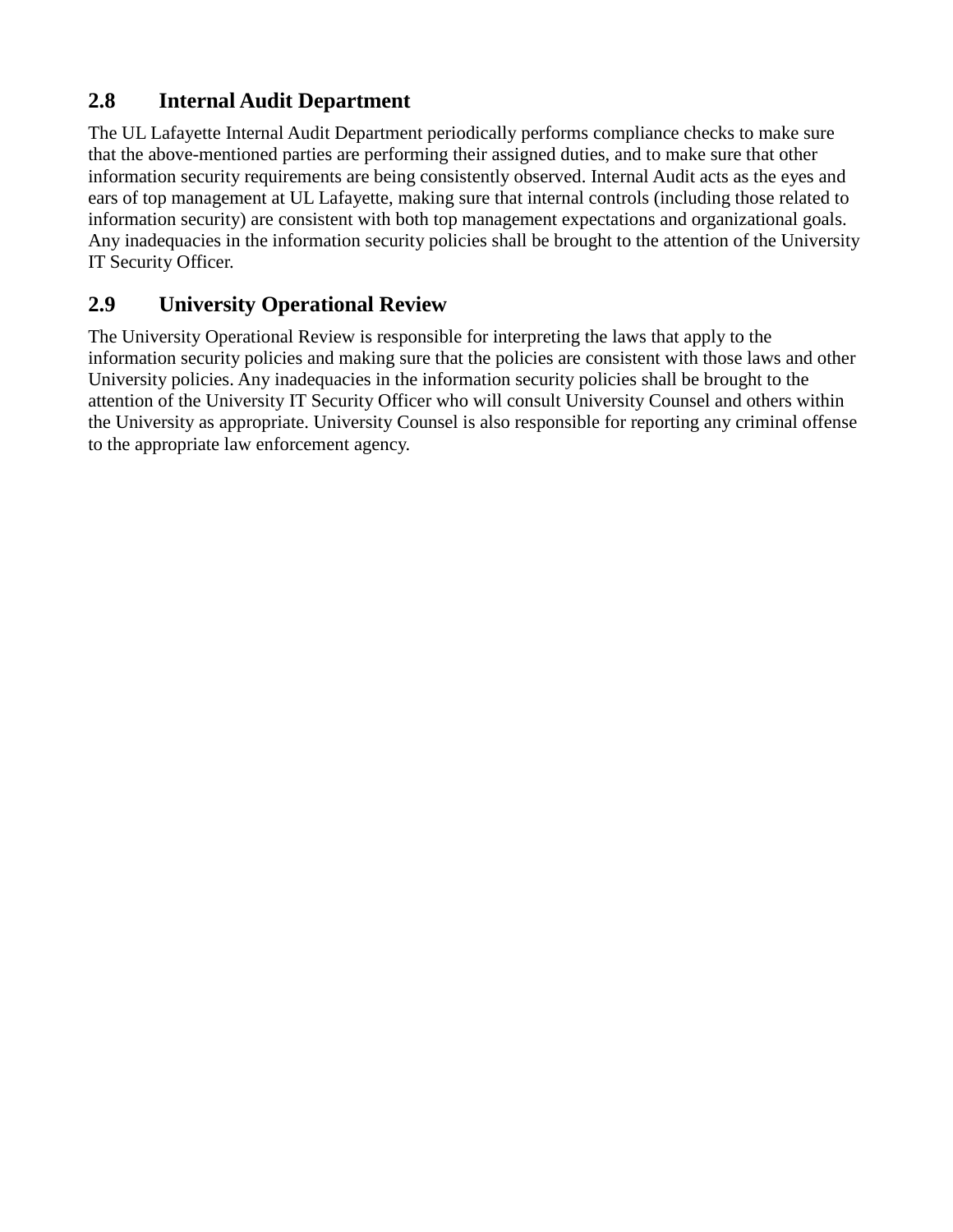# **3 Asset Classification**

To assist in the appropriate handling of information, a sensitivity classification hierarchy should be used throughout UL Lafayette. This hierarchy provides a shorthand way of referring to sensitivity, and can be used to simplify information security decisions and minimize information security costs. One important intention of a sensitivity classification system is to provide consistent handling of the information, no matter what form it takes, no matter where it goes, and no matter who possesses it. For this reason, it is important to maintain the labels reflecting sensitivity classification categories. UL Lafayette uses three sensitivity classification categories:

# **3.1 Public Data – (Public Information)**

This classification covers information that can be disclosed to any person inside or outside the University. Although security mechanisms are not needed to control disclosure and dissemination, they are still required to protect against unauthorized modification and destruction of information. Examples: marketing brochures and material posted to the UL Lafayette Internet web page. Disclosure of UL Lafayette information to the public requires the existence of this label, the specific permission of the information owner, or long-standing practice of publicly distributing this information.

# **3.2 Sensitive Data - (Internal Use Only Information)**

This classification covers information that requires protection against unauthorized disclosure, modification, destruction, and use, but the sensitivity of the information is less than that for Confidential information. Examples of Internal-use-only information are internal memos, correspondence, and other documents whose distribution is limited as intended by the Stewards.

# **3.3 Restricted Data - (Confidential Information)**

This classification covers sensitive information about individuals, including information identified in the Human Resources Manual, and sensitive information about the University. Information receiving this classification requires a high level of protection against unauthorized disclosure, modification, destruction, and use. Specific categories of confidential information include information about:

- Current and former students (whose education records are protected under the Family Educational Rights and Privacy Act (FERPA) of 1974), including student academic, disciplinary, and financial records (cover under the Gramm-Leach-Bliley Act (GLB)); and prospective students, including information submitted by student applicants to the University.
- Protected Health Information covered under the Health Insurance Portability and Accountability Act (HIPAA) of 1996.
- Research subjects, Law Center clients, library patrons, and donors and potential donors.
- Current, former, and prospective employees, including employment, pay, benefits data, and other personnel information.
- Research, including information related to a forthcoming or pending patent application, and information related to human subjects. Patent applications should be filed within one year of a public disclosure (i.e., an enabling publication or presentation, sale, or dissemination of product reduced to practice, etc.) to preserve United States patent rights. To preserve foreign patent rights, patent applications should be filed prior to public disclosure. Therefore, it is strongly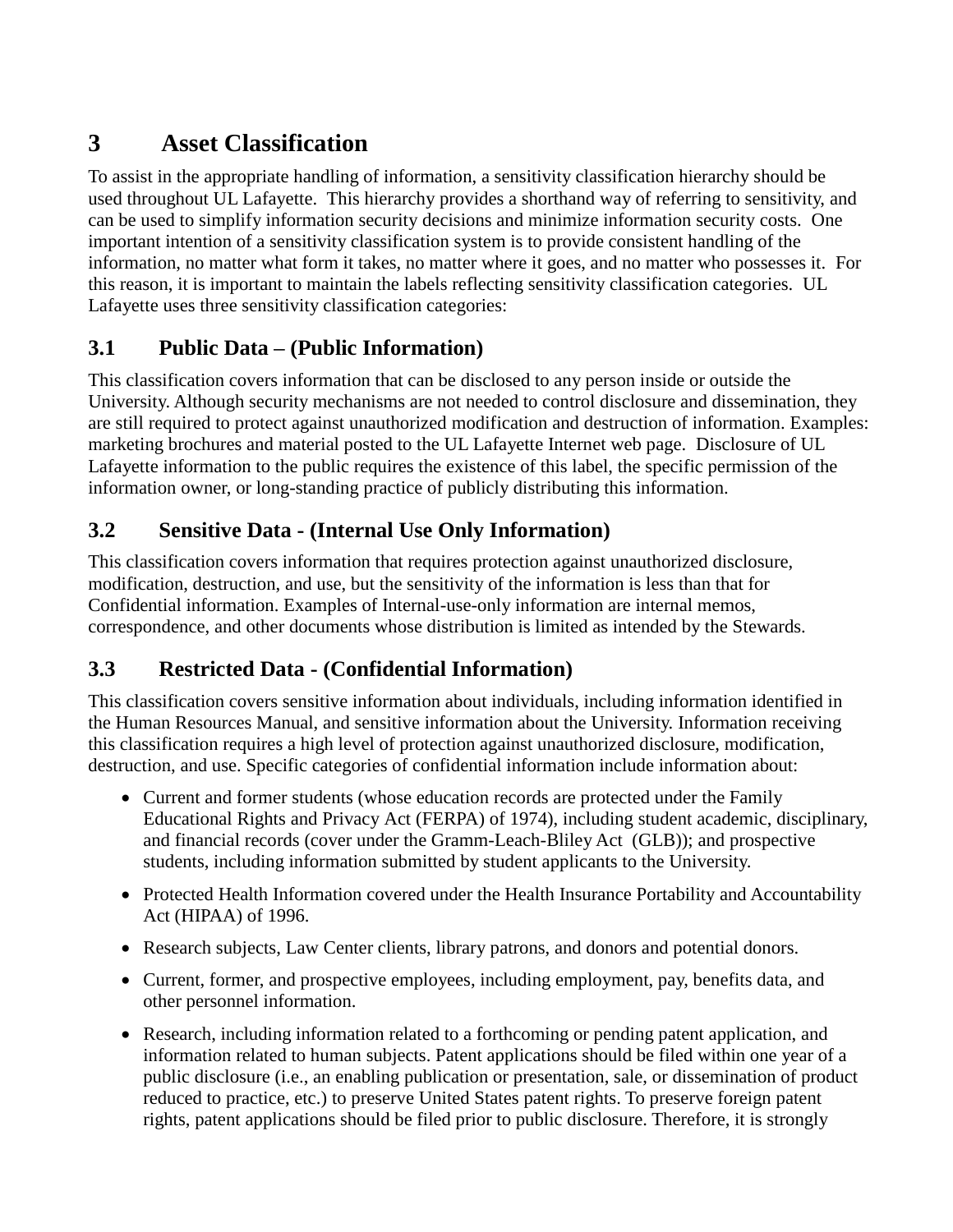recommended that prior to any public disclosure, an Invention Disclosure Form be submitted to the Office of Technology Transfer and Business Development for evaluation of the technology and determination of whether to file a patent application, thereby preserving U.S. and foreign patent rights.

- Certain University business operations, finances, legal matters, or other operations of a particularly sensitive nature.
- Information security data, including passwords. Information about security-related incidents.

## **3.4 Default Classification**

Information that is not classified explicitly is classified by default as follows: Information falling into one of the Confidentiality categories listed above is treated as Confidential. Other information is treated as Internal-use-only unless it is published (publicly displayed in any medium) by the Owner, in which case it is classified Public.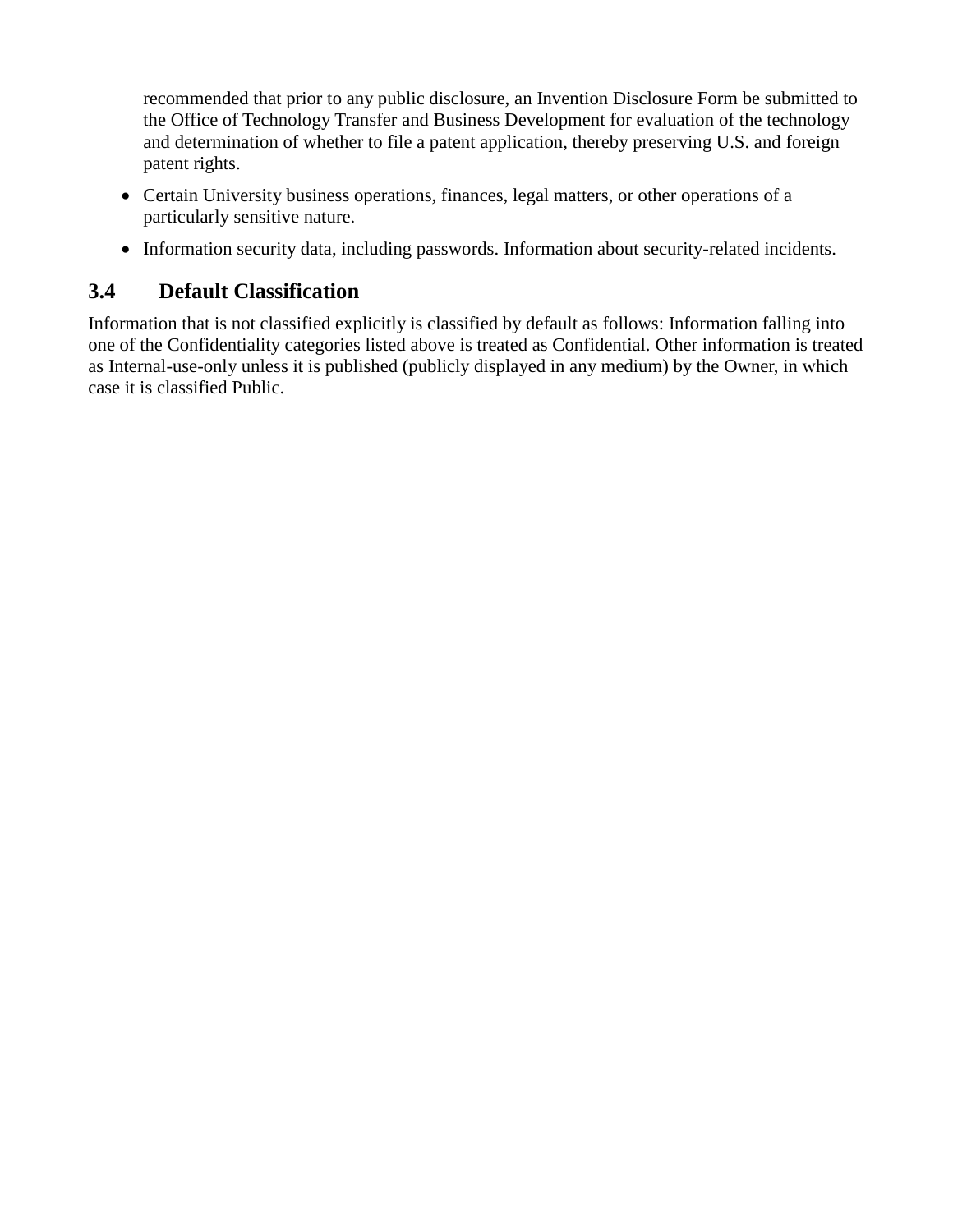# **4 Administrative Controls**

### **4.1 Security Policies**

Policies are the primary embodiment of strategy, guiding decisions made by users, administrators and managers, and informing those individuals of their security responsibilities. Policies also specify the mechanisms through which responsibilities can be met, and provide guidance in acquiring, configuring, and auditing information systems. Key actions that UL Lafayette will follow when developing a security policy are:

- Implementing through ordinary means, such as system administration procedures and acceptable-use policies;
- Enforcing policy through security tools and sanctions;
- Delineating the areas of responsibility for users, administrators, and managers;
- Communicating in a clear, understandable manner to all concerned;
- Obtaining employee certification that they have read and understood the policy;
- Providing flexibility to address changes in the environment; and
- Conducting annually a review and approval by senior management.

# **4.2 Security Program Management (C-I-A-A)**

UL Lafayette establishes and maintains a security program that ensures the availability, integrity and confidentiality of our information resources. Availability, integrity, accountability, and confidentiality are the three basic requirements of security management programs.

### **4.2.1 Confidentiality**

Confidentiality is the protection of information within systems so that unauthorized people, resources, and processes cannot access that information. That is, confidentiality means the system does not allow information to be disclosed to anyone who is not authorized to access it. Privacy issues and regulations such as HIPAA and GLB emphasize the important of confidentiality on protecting personal information and student records maintained in automated information systems.

Confidentiality should be well defined, and procedures for maintaining confidentiality should be carefully implemented. Crucial aspects of confidentiality are **User Identification**, **Authentication** and **Authorization**.

Confidentiality can be compromised in several ways. The following are some of the most common encountered threats to information confidentiality:

- **Hackers**. A hacker is someone who bypasses the system's access controls by taking advantage of security weaknesses that the system's developers have left in the system. In addition, many hackers are adept at discovering the passwords of authorized users who choose passwords that are easy to guess. The activities of hackers represent serious threats to the confidentiality of information in computer systems.
- **Masquerading**. Masquerading is defined as an attempt to gain access to system by posing as an authorized user.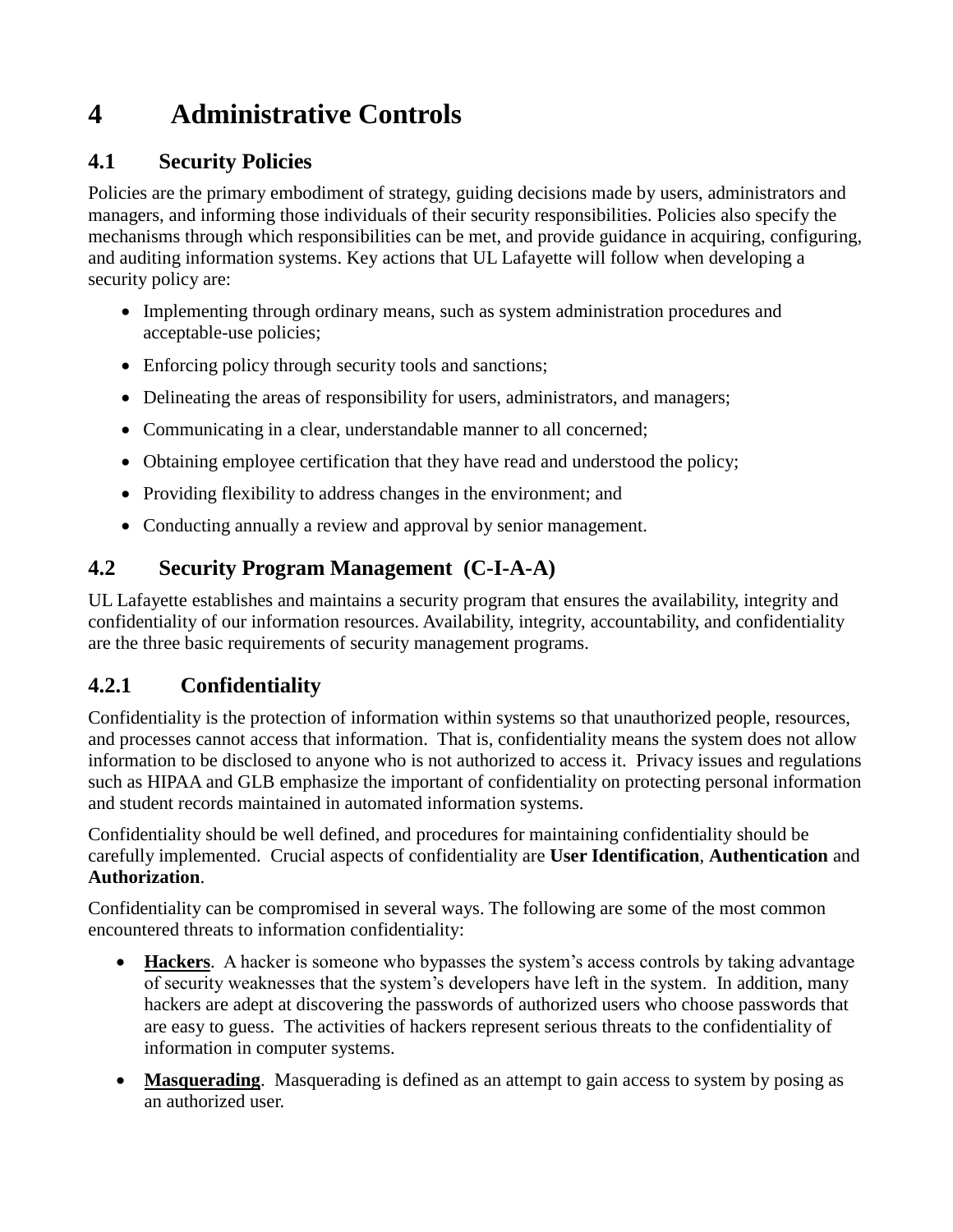- **Unauthorized user activity**. This type of activity occurs when users gain access to files they are not authorized to access. Weak access controls often enable such compromise confidential information.
- **Unprotected download files**. Downloading can compromise confidential information if, in the process, files are moved from the secure environment of host system to an unsecured PC for local processing. While on the PC, confidential information could be accessed by unauthorized users.
- Networks. Networks present a special confidentiality threat because data following through networks can be viewed at any node of the network. This is particularly significant because the unencrypted users IDs and passwords are subject to compromise by a "sniffer". Any confidential information not intended for viewing by everyone should be protected by encryption techniques.
- **Malicious Sofware:** Malicious programs can be programmed to copy confidential files to unprotected area of the system or other resources when they are unknowingly excecute by the users who have authorized to access those files
- **Social engineering**. Social Engineering is a term that describes a no technical kind of intrusion that relies heavily on human interaction and often involves tricking other to break security procedures.

### **4.2.2 Integrity**

Integrity is the protection of systems information or processes from intentional or accidental unauthorized changes. Like confidentiality, integrity can be compromised by hackers, masqueraders, unauthorized user activity, networks, malicious codes because each of these threats can lead to unauthorized change to data or programs. Three basic principles are used to establish integrity controls:

- Granting access on a need-to-know basis
- Separation of duties
- Rotation of duties

# **4.2.3 Availability**

Availability is the assurance that a computer system is accessible by authorized users when needed. Two facets of availability are typically discussed:

- Denial of Service
- Loss of data processing capabilities as a result of nature disasters or human actions.

Denial of Service usually refers to user or intruder actions that tie up the computing services in a way that renders the system unusable by authorized users. Loss of data processing capabilities because of nature disasters or human actions is more common. Such loses are countered by contingency planning which provides an alternative means of processing, therefore ensure availability. Physical, Operations, and Administrative controls are important aspects of security initiatives that addresses availability.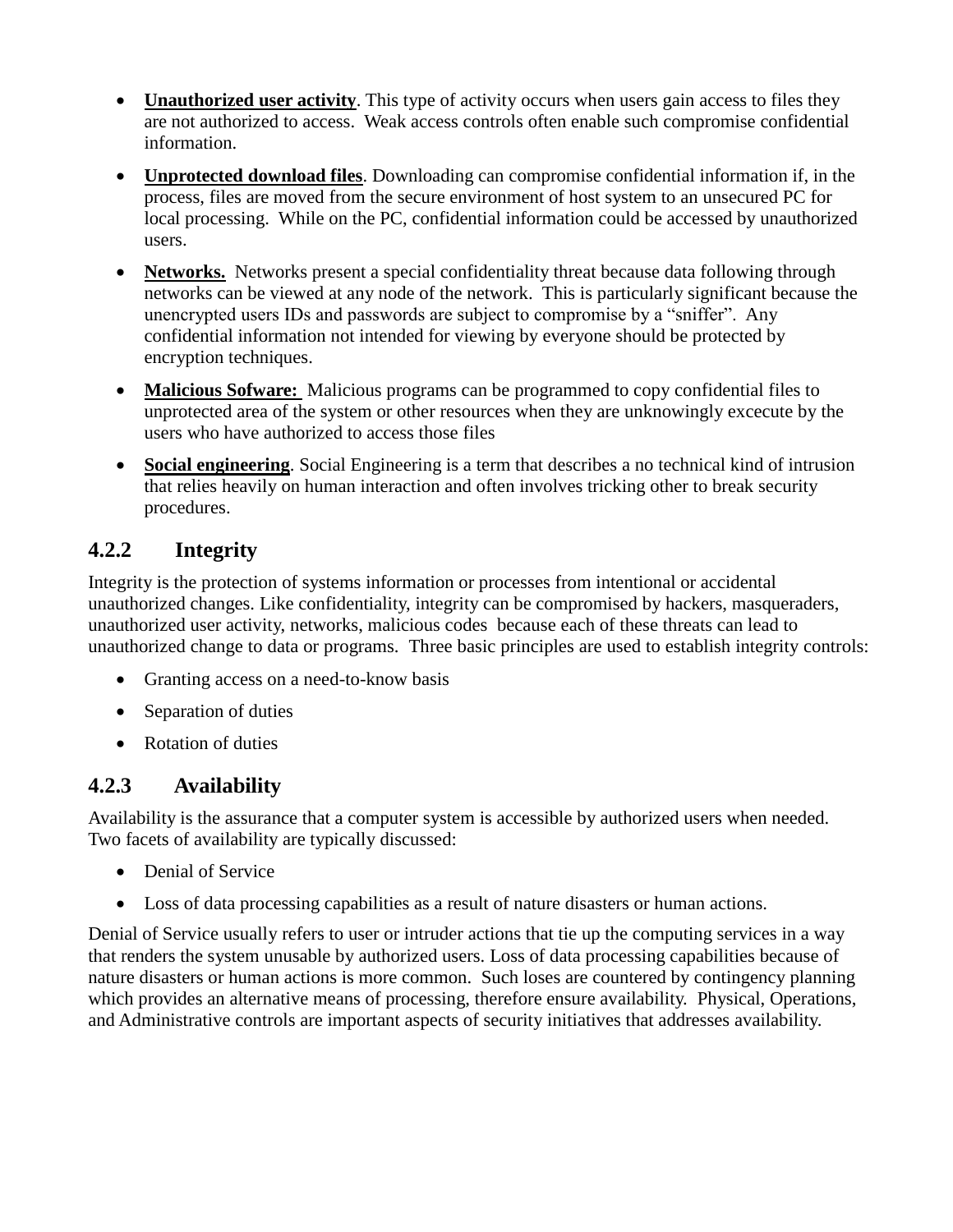# **4.2.4 Accountability (Individual Level)**

Accountability is the requirement that actions of an entity may be traced uniquely to that entity. Accountability is often an organizational policy requirement and directly supports non-repudiation, deterrence, fault isolation, intrusion detection and prevention, and after-action recovery and legal action.

### **4.3 Risk Management**

Risk management is an oversight process undertaken on a continuous basis. This process involves risk identification, assessment, control and mitigation. The scope of risk management embraces a broad horizon, which incorporates risk anticipation and preclusion. To quantify risks, it is necessary to assess vulnerabilities, threats, the cost of required security measures, and the impacts of the threats if unmitigated.

UL Lafayette's information security risk management framework should include the following elements:

- Identify the information assets of UL Lafayette.
- Prioritize information assets according to their worth to UL Lafayette.
- Identify, analyze, quantify and mitigate technology risks.
- Implement appropriate security policies and measures to safeguard the integrity and reliability of information assets.
- Protect information assets against external and internal threats.
- Maintain a strong capability to detect and respond to attacks and suspicious activities on its networks or systems.

# **4.3.1 Risk Management Responsibility**

Overall risk management policies are the responsibility of the senior management. Information risks and security threats are not technical issues but business issues. High-level risk management strategy is an oversight process applied on a continuous basis. UL Lafayette should develop risk management processes according to risk acceptance levels, security profiles and the university governance culture. UL Lafayette should also develop rapid response contingency plans in order to be prepared for new risks and new threats, which may arise unexpectedly.

#### **4.4 Assurance**

Computer security assurance is the degree of confidence one has that the security measures, both technical and operational, work as intended to protect the system and the information it processes. Assurance is not, however, an absolute guarantee that the measures work as intended. Assurance can be difficult to analyze; however, it is something people expect and obtain (though often without realizing it). For example, people may routinely get product recommendations from colleagues but may not consider such recommendations as providing assurance.

Assurance is a degree of confidence, not a true measure of how secure the system actually is. This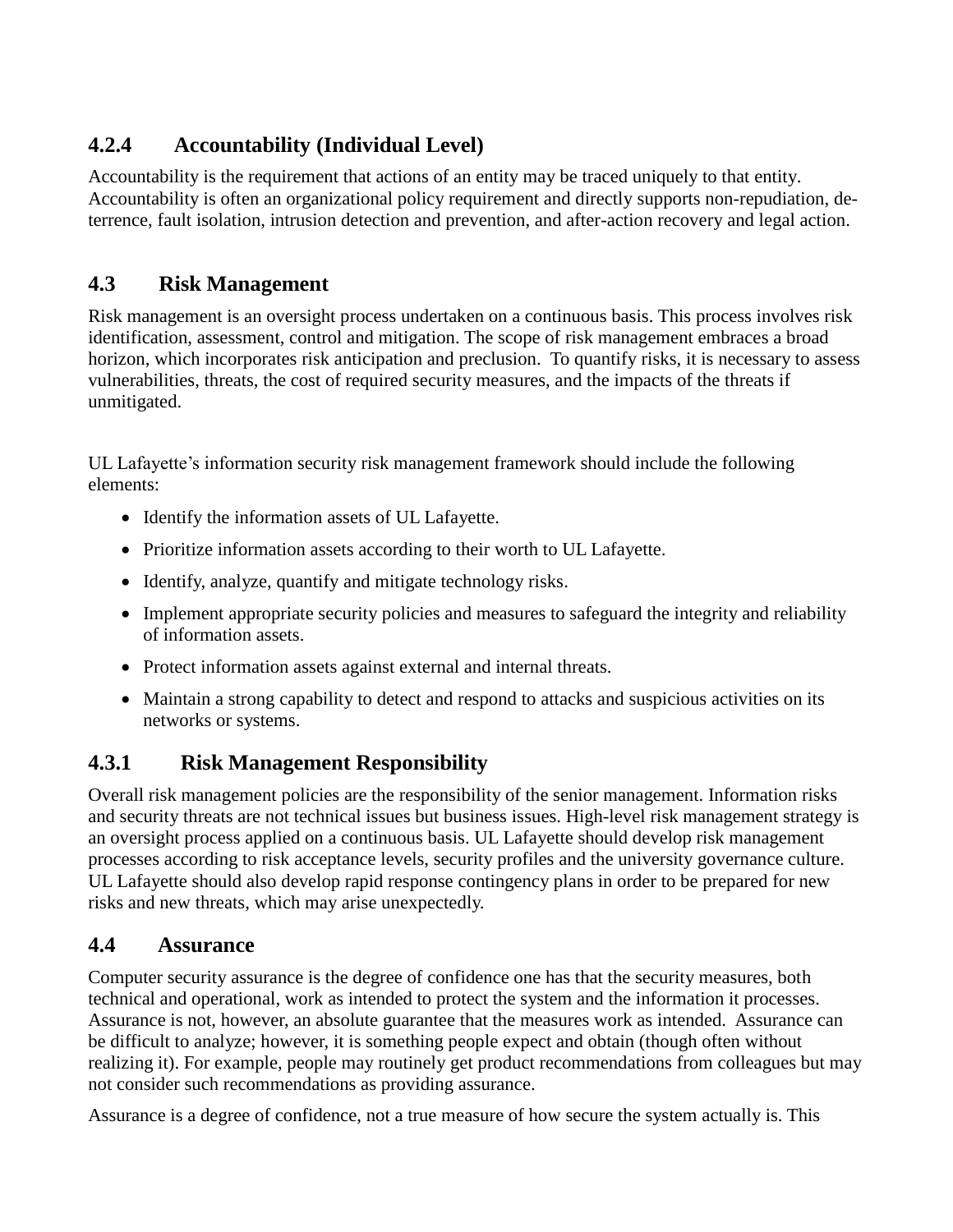distinction is necessary because it is extremely difficult -- and in many cases virtually impossible -- to know exactly how secure a system is.

Auditing and Monitoring are the two wisely use methods for obtaining assurance.

# **4.4.1 Auditing**

An audit conducted to support assurance examines whether the system is meeting stated or implied security requirements including system and organization policies. Audits can be self-administered or independent (either internal or external). Both types can provide excellent information about technical, procedural, managerial, or other aspects of security. The essential difference between a self-audit and an independent audit is objectivity. Reviews done by system management staff, often called self-audits/ assessments have an inherent conflict of interest. The system management staff may have little incentive to say that the computer system was poorly designed or is sloppily operated. On the other hand, they may be motivated by a strong desire to improve the security of the system. In addition, they are knowledgeable about the system and may be able to find hidden problems

The independent auditor, by contrast, should have no professional stake in the system. Independent audit may be performed by a professional audit staff in accordance with generally accepted auditing standards.

There are many methods and tools, some of which are described here, that can be used to audit a system. Several of them overlap.

#### Automatic Tools

Automated tools can be used to help find a variety of threats and vulnerabilities, such as improper access controls or access control configurations, weak passwords, lack of integrity of the system software, or not using all relevant software updates and patches. These tools are often very successful at finding vulnerabilities and are sometimes used by hackers to break into systems. Not taking advantage of these tools puts system administrators at a disadvantage. Many of the tools are simple to use; however, some programs (such as access-control auditing tools for large mainframe systems) require specialized skill to use and interpret.

#### Security Checklists

A checklist should be provided against the system being audited. This list outlines the major security considerations for a system, including management, operational, and technical issues. One advantage of using a computer security plan is that it reflects the unique security environment of the system, rather than a generic list of controls. Other checklists can be developed, which include organizational security policies and practices (often referred to as *baselines*). Lists of "generally accepted security practices" (GSSPs) can also be used. Care needs to be taken so that deviations from the list are not automatically considered wrong, since they may be appropriate for the system's particular environment or technical constraints.

Checklists can also be used to verify that changes to the system have been reviewed from a security point of view. A common audit examines the system's configuration to see if major changes (such as connecting to the Internet) have occurred that have not yet been analyzed from a security point of view.

#### Penetration Testing

Penetration testing can use many methods to attempt a system break-in. In addition to using active automated tools, penetration testing can be done "manually." The most useful type of penetration testing is to use methods that might really be used against the system. For hosts on the Internet, this would certainly include automated tools. For many systems, lax procedures or a lack of internal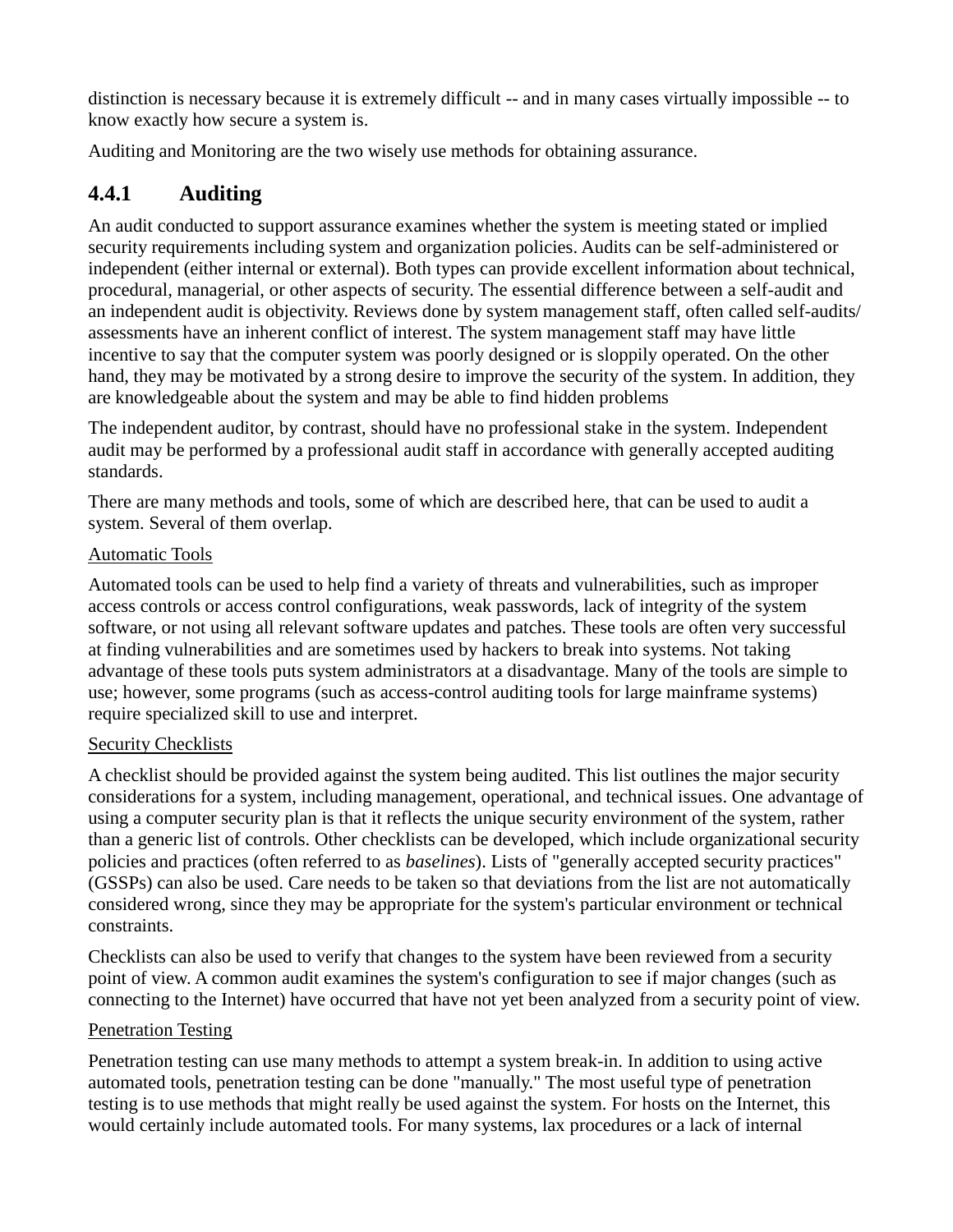controls on applications are common vulnerabilities that penetration testing can target. Another method is "social engineering," which involves getting users or administrators to divulge information about systems, including their passwords

#### **4.4.2 Monitoring**

Security monitoring is an ongoing activity that looks for vulnerabilities and security problems. Many of the methods are similar to those used for audits, but are done more regularly or, for some automated tools, in real time.

#### **Automatic Tools**

Several types of automated tools monitor a system for security problems. Some examples follow:

*Virus scanners* are a popular means of checking for virus infections. These programs test for the presence of viruses in executable program files.

*Checksumming* presumes that program files should not change between updates. They work by generating a mathematical value based on the contents of a particular file. When the integrity of the file is to be verified, the checksum is generated on the current file and compared with the previously generated value. If the two values are equal, the integrity of the file is verified. Program checksumming can detect viruses, Trojan horses, accidental changes to files caused by hardware failures, and other changes to files. However, they may be subject to covert replacement by a system intruder. Digital signatures can also be used.

*Password crackers* check passwords against a dictionary (either a "regular" dictionary or a specialized one with easy-to-guess passwords) and also check if passwords are common permutations of the user ID. Examples of special dictionary entries could be the names of regional sports teams and stars; common permutations could be the user ID spelled backwards.

*Integrity verification programs* can be used by such applications to look for evidence of data tampering, errors, and omissions. Techniques include consistency and reasonableness checks and validation during data entry and processing. These techniques can check data elements, as input or as processed, against expected values or ranges of values; analyze transactions for proper flow, sequencing, and authorization; or examine data elements for expected relationships. These programs comprise a very important set of processes because they can be used to convince people that, if they do what they should not do, accidentally or intentionally, they will be caught. Many of these programs rely upon logging of individual user activities.

*Intrusion detectors* analyze the system audit trail, especially log-ons, connections, operating system calls, and various command parameters, for activity that could represent unauthorized activity.

*System performance monitoring* analyzes system performance logs in real time to look for availability problems, including active attacks (such as the 1988 Internet worm) and system and network slowdowns and crashes.

#### **System Logs**

a periodic review of system-generated logs can detect security problems, including attempts to exceed access authority or gain system access during unusual hours.

#### **Configuration Management**

From a security point of view, configuration management provides assurance that the system in operation is the correct version (configuration) of the system and that any changes to be made are reviewed for security implications. Configuration management can be used to help ensure that changes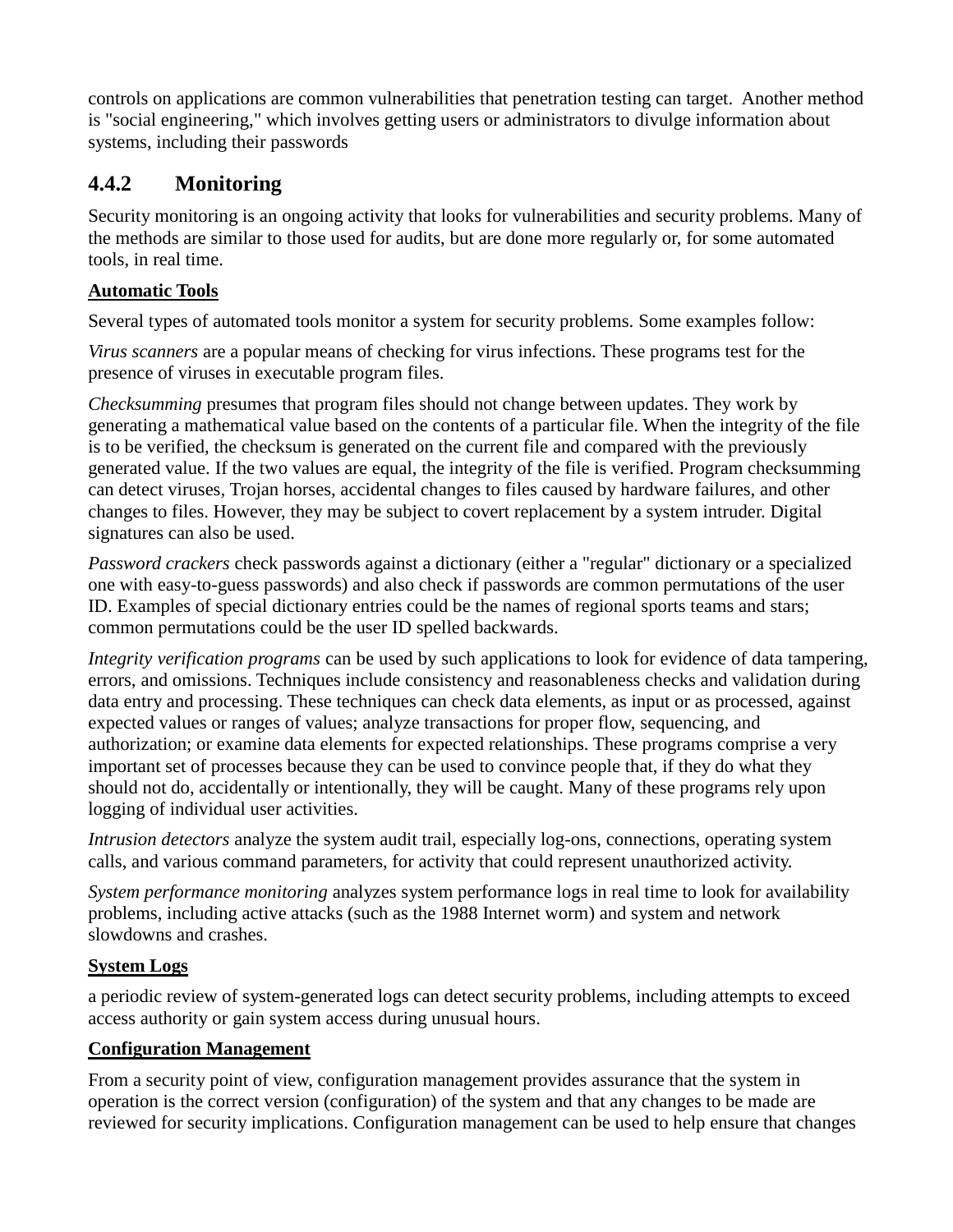take place in an identifiable and controlled environment and that they do not unintentionally harm any of the system's properties, including its security

Changes to the system can have security implications because they may introduce or remove vulnerabilities and because significant changes may require updating the contingency plan, risk analysis, or accreditation.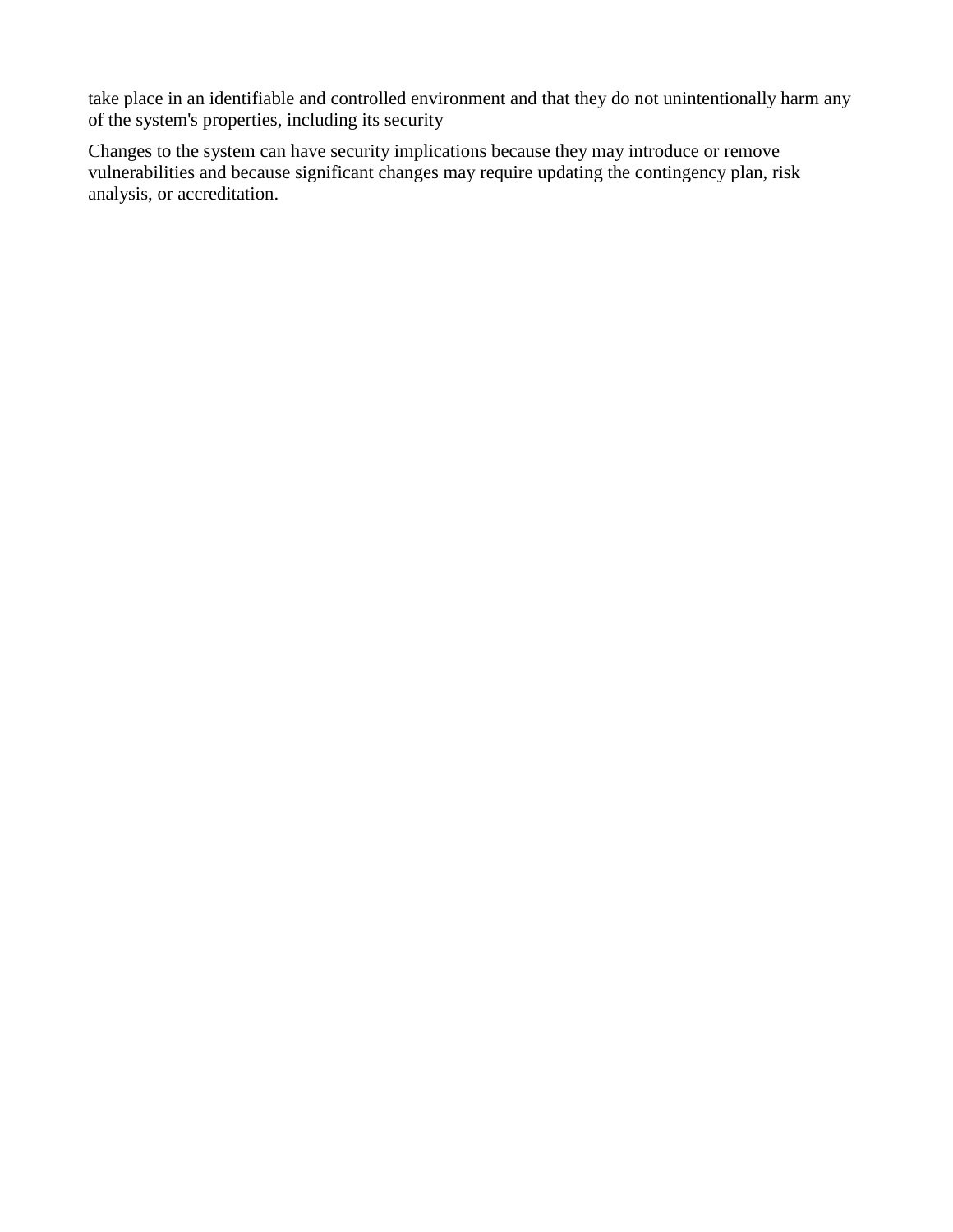# **5 Operations Security**

Operation security identified the controls over hardware, media, and the operators and administrators with access privileges to these resources. It is the process of safeguarding information assets when the data is at rest, in processing state or in transmitting state through communication links.

### **5.1 Personnel Security**

Many important issues in computer security involve human users, designers, implementers, and managers. A broad range of security issues relate to how these individuals interact with computers and the access and authorities they need to do their job. No computer system can be secured without properly addressing these security issues.

Personnel Security refers to those practices, technologies and/or services used to ensure that personnel security safeguards are applied appropriately to those personnel working for, or on behalf, of the University.

UL Lafayette ensures the confidentiality, integrity and availability of its information systems by implementing reasonable safeguards to ensure that all members of its workforce have appropriate access to its information systems, while preventing those workforce members who do not have access from obtaining access to information systems. UL Lafayette will establish the following policies as part of its commitment to complying with this standard:

- UL Lafayette ensures that workforce members who work with or have the ability to access its information systems are properly authorized and/or supervised.
- UL Lafayette's workforce members are screened during the hiring process.
- University implements a documented process for terminating access to its information systems when employment of workforce members ends or when access is no longer appropriate.
- UL Lafayette's workforce members are required to sign an Acceptable Use of Electronic Resource Agreement.

### **5.2 Business Continuity Management**

UL Lafayette should seek to identify the consequences of disasters, security failures and loss of service and should develop contingency plans. Risks should be understood in the terms of their likelihood. Regular testing, documentation and updates are required. Updates are required if there are changes in personnel, addresses or telephone numbers, business strategy, location, legislation and changes in contractors, suppliers and key customers.

# **5.3 Computer Security Incident Handling**

Computer systems are subject to a wide range of mishaps -- from corrupted data files, to viruses, to natural disasters. Some of these mishaps can be fixed through standard operating procedures. For example, frequently occurring events (e.g., a mistakenly deleted file) can usually be readily repaired (e.g., by restoration from the backup file). More severe mishaps, such as outages caused by natural disasters, are normally addressed in an organization's contingency plan. Other damaging events result from *deliberate malicious technical activity* (e.g., the creation of viruses or system hacking).

A computer security incident can result from a computer virus, other malicious code, or a system intruder, either an insider or an outsider. It is used in this section to broadly refer to those incidents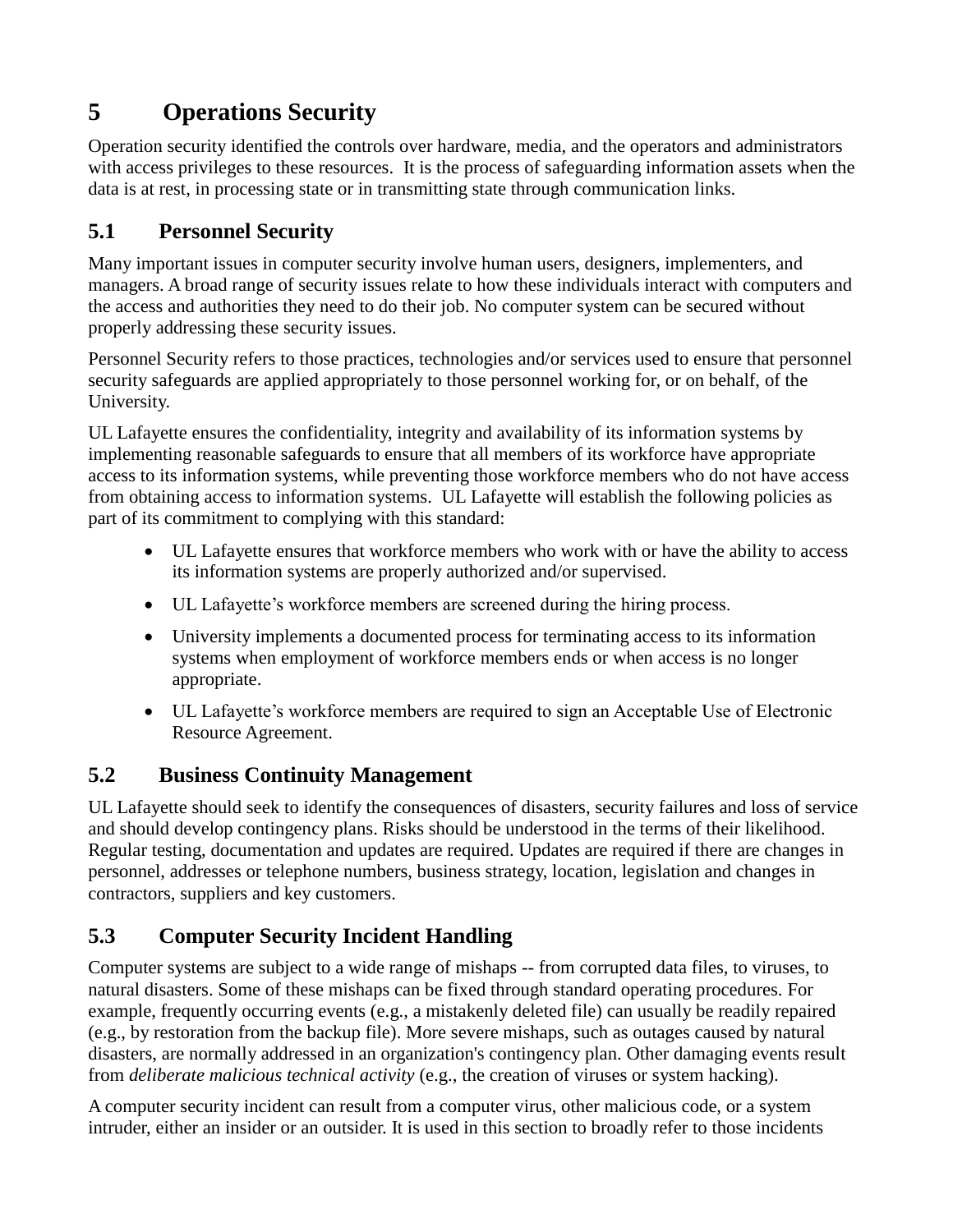resulting from deliberate malicious technical activity. It can more generally refer to those incidents that, without technically expert response, could result in severe damage.

Although the threats that hackers and malicious code pose to systems and networks are well known, the occurrence of such harmful events remains unpredictable. Security incidents on larger networks (e.g., the Internet), such as break-ins and service disruptions, have harmed various organizations' computing capabilities. When initially confronted with such incidents, most organizations respond in an ad hoc manner. However recurrence of similar incidents often makes it cost-beneficial to develop a standing capability for quick discovery of and response to such events. This is especially true, since incidents can often "spread" when left unchecked thus increasing damage and seriously harming an organization.

Incident handling is closely related to contingency planning as well as support and operations. An incident handling capability may be viewed as a component of contingency planning, because it provides the ability to react quickly and efficiently to disruptions in normal processing. Broadly speaking, contingency planning addresses events with the potential to interrupt system operations. Incident handling can be considered that portion of contingency planning that responds to malicious technical threats.

# **5.3.1 Computer Incident Response Team (CIRT)**

The primary directive of the Computer Incident Response Team is Incident Response Management, which manages UL Lafayette's response to events that pose risk to our computing environment.

The management consists of the following:

- Coordinating the notification and distribution of information pertaining to the incident to the appropriate parties (those with a need to know) through a predefined escalation path.
- Mitigation risk to UL Lafayette Computing Services by minimizing the disruptions to normal business activities and the costs associated with remediating the incident (including public relations)
- Assembling teams of security technical analysts and forensic team to investigate the potential vulnerabilities and to resolve specific intrusions.
- Management of network logs, including collection, retention, review, and analysis pf data
- Management of the resolution of an incident, management of the remediation of a vulnerability, and post-event reporting to the appropriate parties.

# **5.3.2 Computer Incident Response and Public Relations**

UL Lafayette will include in the incident response procedures a predetermined action plan to address public relations issues. Being able to maintain constituent's confidence during a period of crisis or emergency is vital to the university's reputation and survivability.

# **5.4 Security Considerations in Computer Support and Operations**

Computer support and operations refers to everything done to run a computer system. This includes both system administration and tasks external to the system that support its operation (e.g., maintaining documentation). It does not include system planning or design. The support and operation of any computer system, from a three-person local area network to a campus-wide application serving thousands of users, is critical to maintaining the security of a system. Support and operations are routine activities that enable computer systems to function correctly. These include fixing software or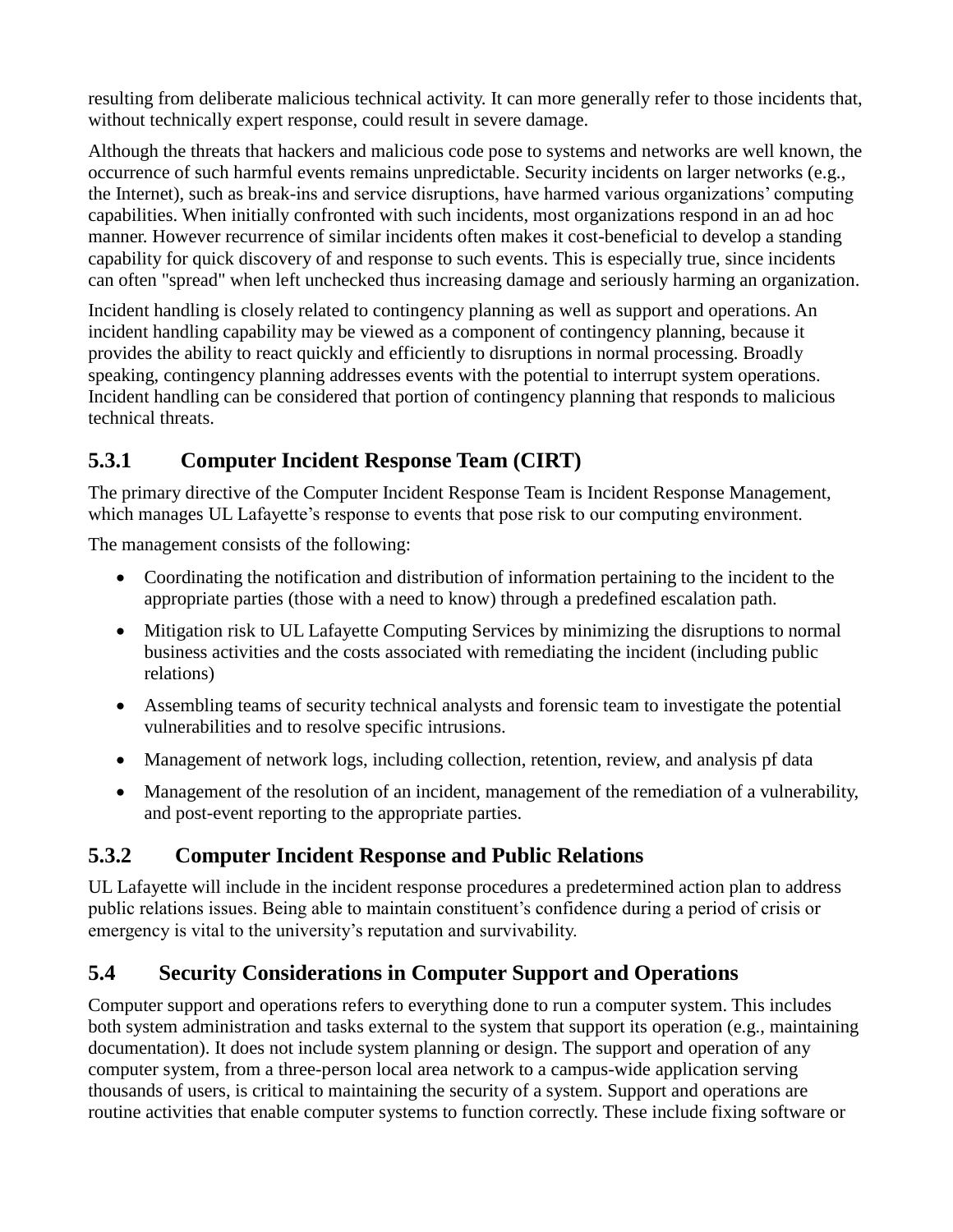hardware problems, loading and maintaining software, and helping users resolve problems.

| The important security considerations<br>within some of the major categories of<br>support and operations are: | user support<br>software support<br>➤<br>configuration management<br>➤<br><b>backups</b><br>media controls<br>documentation<br>maintenance |
|----------------------------------------------------------------------------------------------------------------|--------------------------------------------------------------------------------------------------------------------------------------------|
|----------------------------------------------------------------------------------------------------------------|--------------------------------------------------------------------------------------------------------------------------------------------|

This section addresses the support and operations activities directly related to security. Every control discussed in this document relies, in one way or another, on computer system support and operations.

# **5.4.1 User Support**

An important security consideration for user support personnel is being able to recognize which problems (brought to their attention by users) are security-related. For example, users' inability to log onto a computer system may result from the disabling of their accounts due to too many failed access attempts. This could indicate the presence of hackers trying to guess users' passwords.

In general, system support and operations staff need to be able to identify security problems, respond appropriately, and inform appropriate individuals. A wide range of possible security problems exist. Some will be internal to custom applications, while others apply to off-the-shelf products. Additionally, problems can be software- or hardware-based.

The more responsive and knowledgeable system support and operation staff personnel are, the less user support will be provided informally. The support other users provide is important, but they may not be aware of the "whole picture."

# **5.4.2 Software Support**

Software is the heart of our computer operations. Therefore, it is essential that software function correctly and be protected from corruption. There are many elements of software support.

One is *controlling what software is used on a system*. If users or systems personnel can load and execute any software on a system, the system is more vulnerable to viruses, to unexpected software interactions, and to software that may subvert or bypass security controls. One method of controlling software is to inspect or test software before it is loaded. This can apply to new software packages, to upgrades, to off-the-shelf products, or to custom software, as deemed appropriate. In addition to controlling the loading and execution of new software, we should also give care to the configuration and use of powerful system utilities. System utilities can compromise the integrity of operating systems and logical access controls

A second element in software support can be to ensure that *software has not been modified without proper authorization*. This involves the protection of software and backup copies. This can be done with a combination of logical and physical access controls.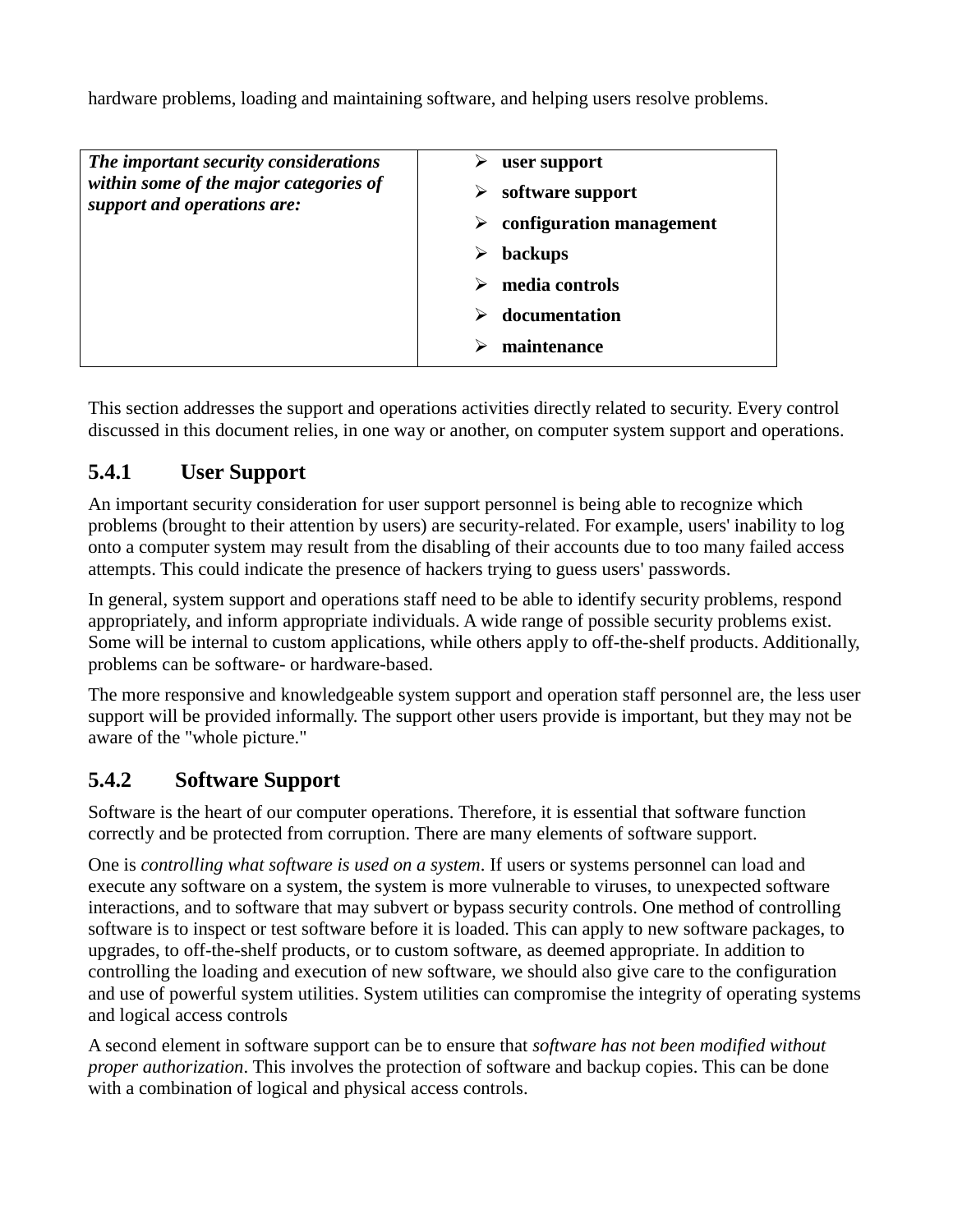## **5.4.3 Backups**

Support and operations personnel and sometimes users back up software and data. This function is critical to contingency planning. Frequency of backups will depend upon how often data changes and how important those changes are. Program managers should be consulted to determine what backup schedule is appropriate. Also, as a safety measure, it is useful to test that backup copies are actually usable. Finally, backups should be stored securely, as appropriate.

#### **5.4.4 Media Controls**

Media controls include a variety of measures to provide physical and environmental protection and accountability for tapes, diskettes, printouts, and other media. From a security perspective, media controls should be designed to prevent the loss of confidentiality, integrity, or availability of information, including data or software, when stored outside the system. This can include storage of information before it is input to the system and after it is output.

#### **Media Labeling**

Controlling media may require some form of physical labeling. The labels can be used to identify media with special handling instructions, to locate needed information, or to log media (e.g., with serial/control numbers or bar codes) to support accountability. Identification is often by colored labels on diskettes or tapes or banner pages on printouts.

#### **Media Logging**

The logging of media is used to support accountability. Logs can include control numbers (or other tracking data), the times and dates of transfers, names and signatures of individuals involved, and other relevant information. Periodic spot checks or audits may be conducted to determine that no controlled items have been lost and that all are in the custody of individuals named in control logs. Automated media tracking systems may be helpful for maintaining inventories of tape and disk libraries.

#### **Media Transmittal**

Media control may be transferred both within the organization and to outside elements. Possibilities for securing such transmittal include sealed and marked envelopes, authorized messenger or courier, or U.S. certified or registered mail.

#### **Media Disposition**

When media is disposed of, it may be important to ensure that information is not improperly disclosed. This applies both to media that is *external* to a computer system (such as a diskette) and to media *inside* a computer system, such as a hard disk. The process of removing information from media is called *sanitization*.

Three techniques are commonly used for media sanitization: overwriting, degaussing, and destruction. *Overwriting* is an effective method for clearing data from magnetic media. As the name implies, overwriting uses a program to write (1s, 0s, or a combination) onto the media. Common practice is to overwrite the media three times. Overwriting should not be confused with merely deleting the pointer to a file (which typically happens when a *delete* command is used). Overwriting requires that the media be in working order. *Degaussing* is a method to magnetically erase data from magnetic media. Two types of degausser exist: strong permanent magnets and electric degaussers. The final method of sanitization is destruction of the media by shredding or burning.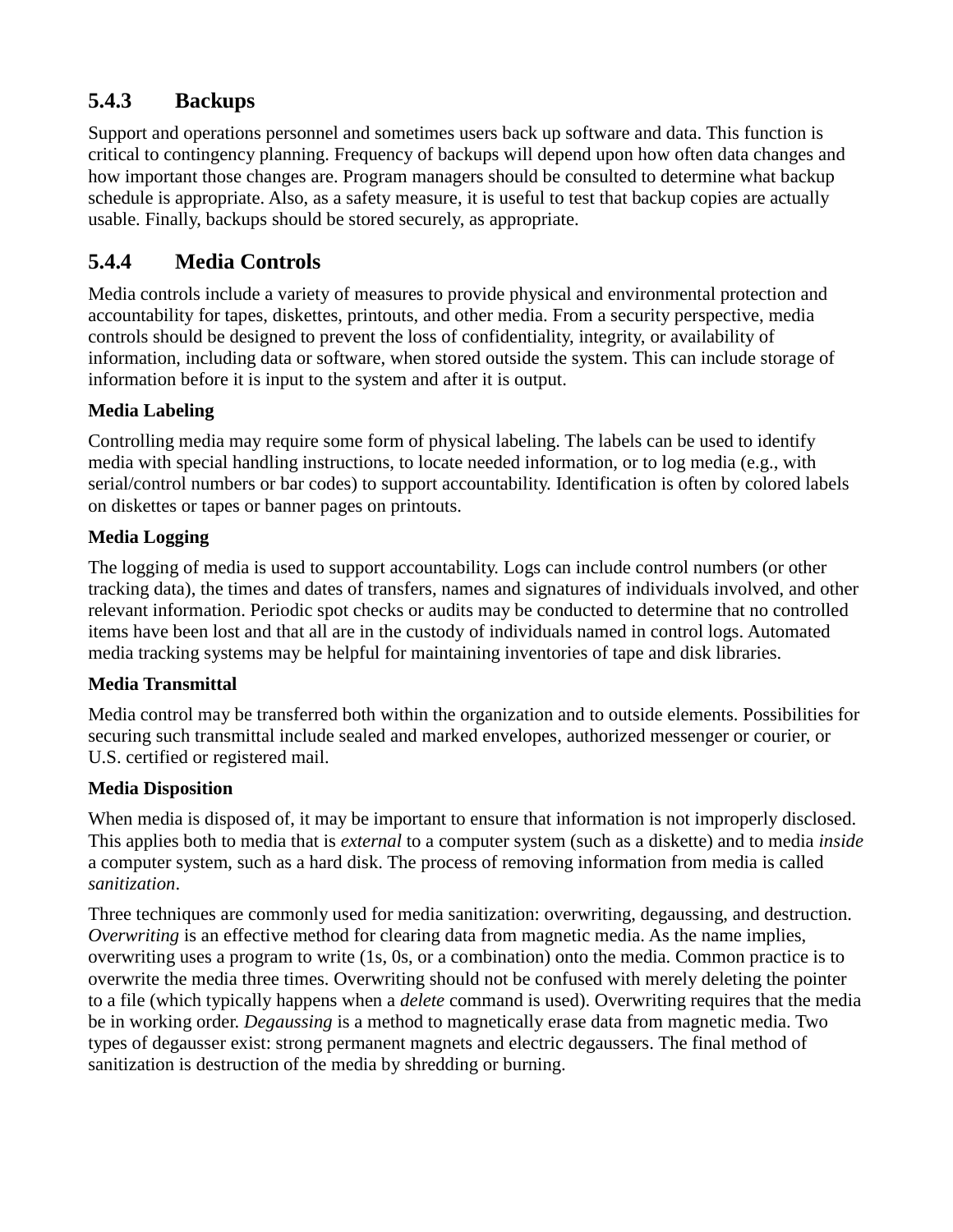# **5.4.5 Documentation**

Documentation of all aspects of computer support and operations is important to ensure continuity and consistency. Formalizing operational practices and procedures with sufficient detail helps to eliminate security lapses and oversights, gives new personnel sufficiently detailed instructions, and provides a quality assurance function to help ensure that operations will be performed correctly and efficiently.

The security of a system also needs to be documented. This includes many types of documentation, such as security plans, contingency plans, risk analyses, and security policies and procedures. Much of this information, particularly risk and threat analyses, has to be protected against unauthorized disclosure. Security documentation also needs to be both current and accessible. Accessibility should take special factors into account (such as the need to find the contingency plan during a disaster).

Security documentation should be designed to fulfill the needs of the different types of people who use it. For this reason, many organizations separate documentation into *policy* and *procedures*. A *security procedures manual* should be written to inform various system users how to do their jobs securely. A security procedures manual for systems operations and support staff may address a wide variety of technical and operational concerns in considerable detail.

# **5.4.6 Maintenance Account**

System maintenance requires either physical or logical access to the system. Support and operations staff, hardware or software vendors, or third-party service providers may maintain a system. Maintenance may be performed on site, or it may be necessary to move equipment to a repair site. Maintenance may also be performed remotely via communications connections. If someone who does not normally have access to the system performs maintenance, then a security vulnerability is introduced.

In some circumstances, it may be necessary to take additional precautions, such as conducting background investigations of service personnel. Supervision of maintenance personnel may prevent some problems, such as "snooping around" the physical area. However, once someone has access to the system, it is very difficult for supervision to prevent damage done through the maintenance process.

Many computer systems provide *maintenance accounts*. These special log-in accounts are normally preconfigured at the factory with pre-set, widely known passwords. *It is critical to change these passwords or otherwise disable the accounts until they are needed.* Procedures should be developed to ensure that only authorized maintenance personnel can use these accounts. If the account is to be used remotely, authentication of the maintenance provider can be performed using call-back confirmation. This helps ensure that remote diagnostic activities actually originate from an established phone number at the vendor's site. Other techniques can also help, including encryption and decryption of diagnostic communications; strong identification and authentication techniques, such as tokens; and remote disconnect verification.

Larger systems may have *diagnostic ports*. In addition, manufacturers of larger systems and third-party providers may offer more diagnostic and support services. It is critical to ensure that these ports are only used by authorized personnel and cannot be accessed by hackers.

### **5.5 Physical and Environmental Security**

Physical and Environmental Security refer to those practices, technologies and/or services used to ensure that physical security safeguards are applied. Physical security safeguards take into account 1) the physical facility housing the information resources; 2) the general operating location; and 3) the support facilities that underpin the operation of the information systems.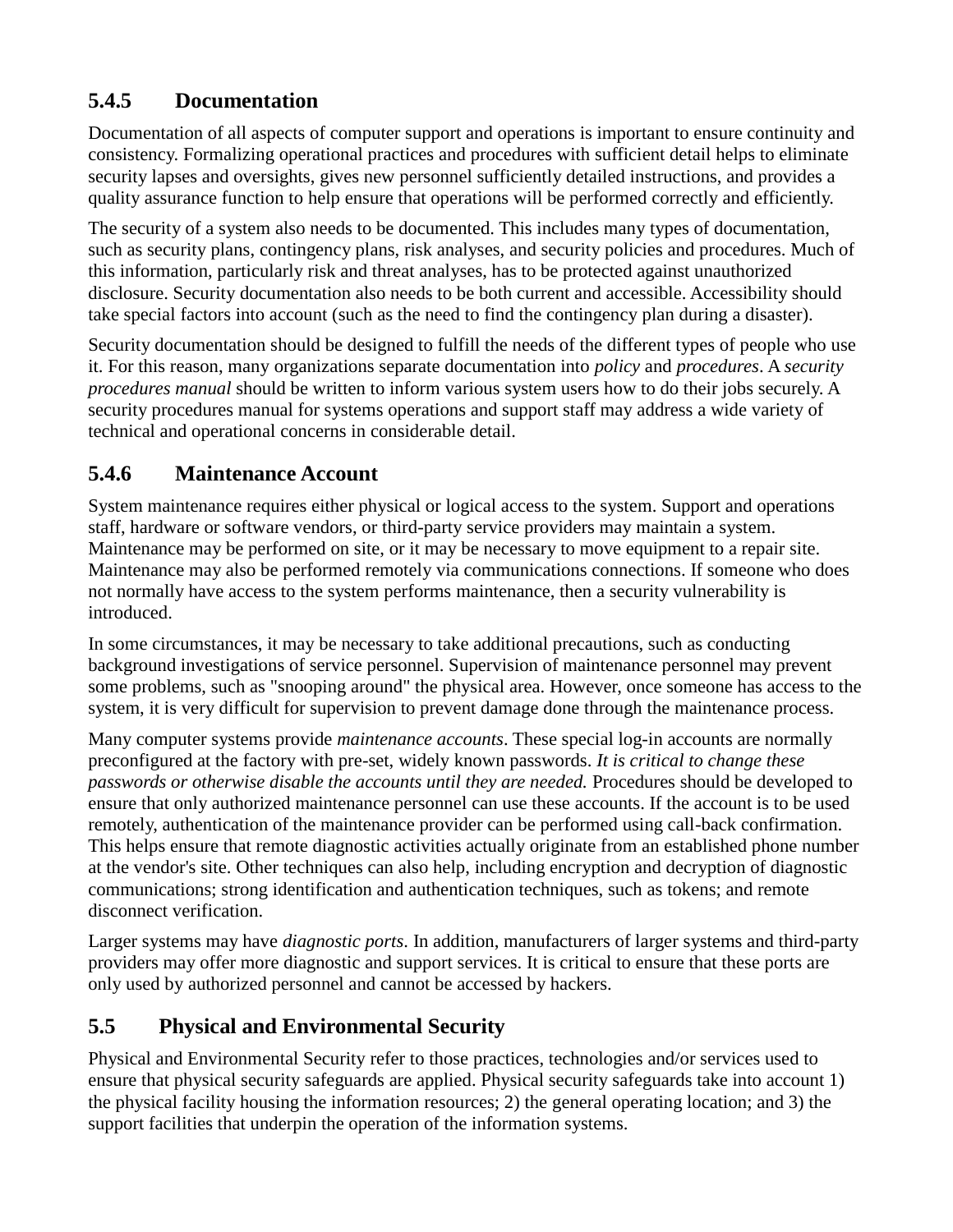Physical security safeguards provide a first line of defense for information resources against physical damage, physical theft, unauthorized disclosure of information, loss of control over system integrity, and interruption to computer services.

UL Lafayette limits physical access to information resources and the facilities in which they are located while taking reasonable steps to ensure that properly authorized workforce members have access to such information resources and facilities. UL Lafayette ensures, where possible, that information resources are located in areas where physical access can be controlled in order to minimize the risk of unauthorized access. UL Lafayette takes reasonable steps to ensure that the level of protection provided for the information resources, as well as the facilities in which they are housed, is commensurate with that of the identified threats and risks. UL Lafayette will establish the following policies and procedures as part of its commitment to complying with this standard:

- Mission critical system facilities should be located in a secure location that is locked and restricted to authorized personnel only.
- Access to "critical" computer hardware, wiring, displays and networks should be controlled by rules of least privilege.
- System configurations (i.e., hardware, wiring, displays, networks) of "critical" systems should be documented. Installations and changes to those physical configurations should be governed by a formal change management process.
- A system of monitoring and auditing physical access to "critical" computer hardware, wiring, displays and networks should be implemented (e.g. badges, cameras, access logs).

### **5.6 Change Control Management**

Change control management is the key ingredient that authorized changes to production system, including system and application software. Changes to production system include the implementation of new applications, modification of existing applications, removing old applications or upgrading, patching system software. From security viewpoint, we are concerned with potential security impact of these changes, especially if they are not documented or approved by management.

Historically, the most easily sidestepped control is change control. Therefore, we should have a policy regarding changes to operation systems, computing equipment, networks, and applications. A policy is needed for change to be effective and orderly.

Change management procedures should be designed to ensure that the costs and benefits of change are properly analyzed and that changes to systems are mode in a controlled way. An outline of Change Management Process is:

- A change is requested by completion of a change request form.
- A change request form is analyzed for validity.
- The ways the change could be implemented are analyzed.
- The costs associated with the change are analyzed.
- The analysis and change recommendations are recorded.
- The change request is given to change control board for final decision.
- Accepted changes are made and recorded.
- The change implementation is submitted to quality control for approval.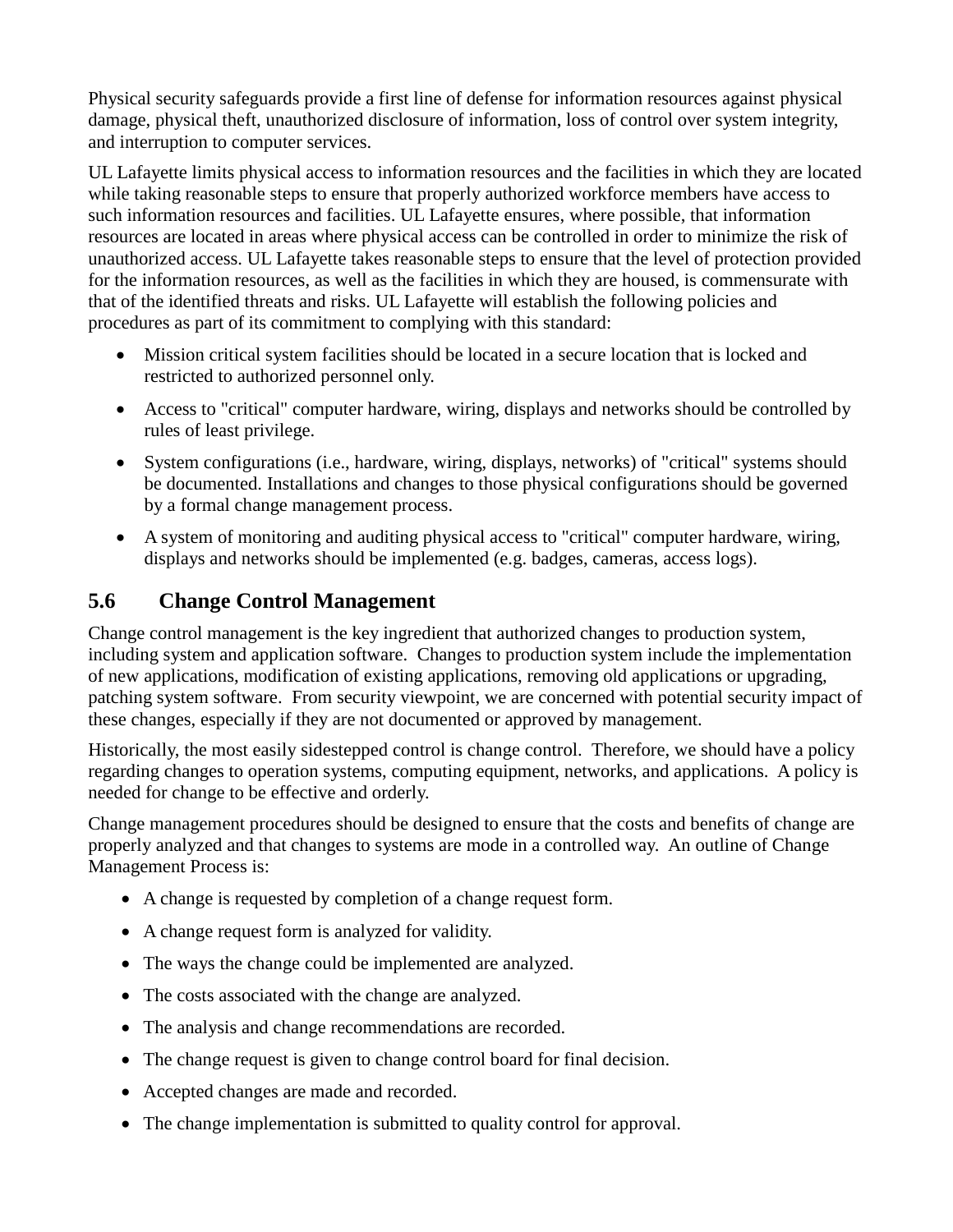During this process, the IT Security Office or his designee should have an opportunity to review the changes to ensure that changes do not result in bypass or erosion of the required security control. Thus, it is important for the ITSO to be involved in change review at the earliest point in the process.

### **5.7 Protection and Control Against Malicious Software**

As part of defense-in-depth strategy, UL Lafayette deploys malicious software checking programs at the firewall, perimeter (edge) of the network and on individual end-user systems. Anti-virus software is installed on all Systems and workforce members are prohibited from bypassing or disabling such software unless properly authorized to do so. As described in the E-mail Security Section, antivirus software examines all electronic mail attachments, downloads, and electronic media to confirm they do not contain malicious software. UL Lafayette subscribes to updates for all malicious software checking programs, including anti-virus software.

# **5.8 Email Security and Control**

E-mail is an essential element of business today, providing convenient, time-saving communication with co-workers, students and collaborators. Anything that threatens the integrity, reliability and performance of e-mail has a profound impact on business operations. Spam is currently the biggest email threat, and UL Lafayette should take action to protect our e-mail systems.

# **5.8.1 Spam Control**

With the volume and threat of spam on the rise, the business costs of spam have increased dramatically. The sheer volume of spam pouring into UL Lafayette e-mail systems has required us to increase the capacity of our e-mail systems with costly network and infrastructure investments to keep pace. An August 2003 study from the Radicati Group reported that spam forces enterprises to spend an average of \$49 per email user per year to handle the load.

Spam drains employee productivity as workers waste time reading, deleting or even responding to spam e-mails. Additionally, the sexually explicit nature of many spam messages poses potential liability for UL Lafayette.

Although it takes a person only a moment to process a message and identify it as spam, it is difficult to automate that human process because no single message characteristic consistently identifies spam. In fact, there are hundreds of different message characteristics that may indicate an e-mail is spam, and an effective anti-spam solution should be capable of employing multiple spam detection techniques.

In addition to effectively identifying spam, UL Lafayette should be assured legitimate mail is not blocked in error. Even one false positive, or incorrectly blocked e-mail, can have a significant impact on businesses today. Accurate spam blocking requires a combination of tools to examine various message criteria combined with real-time research and intelligence data.

By aggregating multiple spam detection technologies, UL Lafayette can combine the benefits of each individual technique while minimizing the drawbacks.

# **5.8.2 Virus Control**

The widespread adoption of email through the years has been accompanied by the development of malicious code, that is, email viruses and attacks. Email has provided hackers and crackers with an easy way to distribute harmful content to the internal network. Campus LANs have been breached by worms and viruses, as well as by crackers, through the use of email. Hackers can easily circumvent the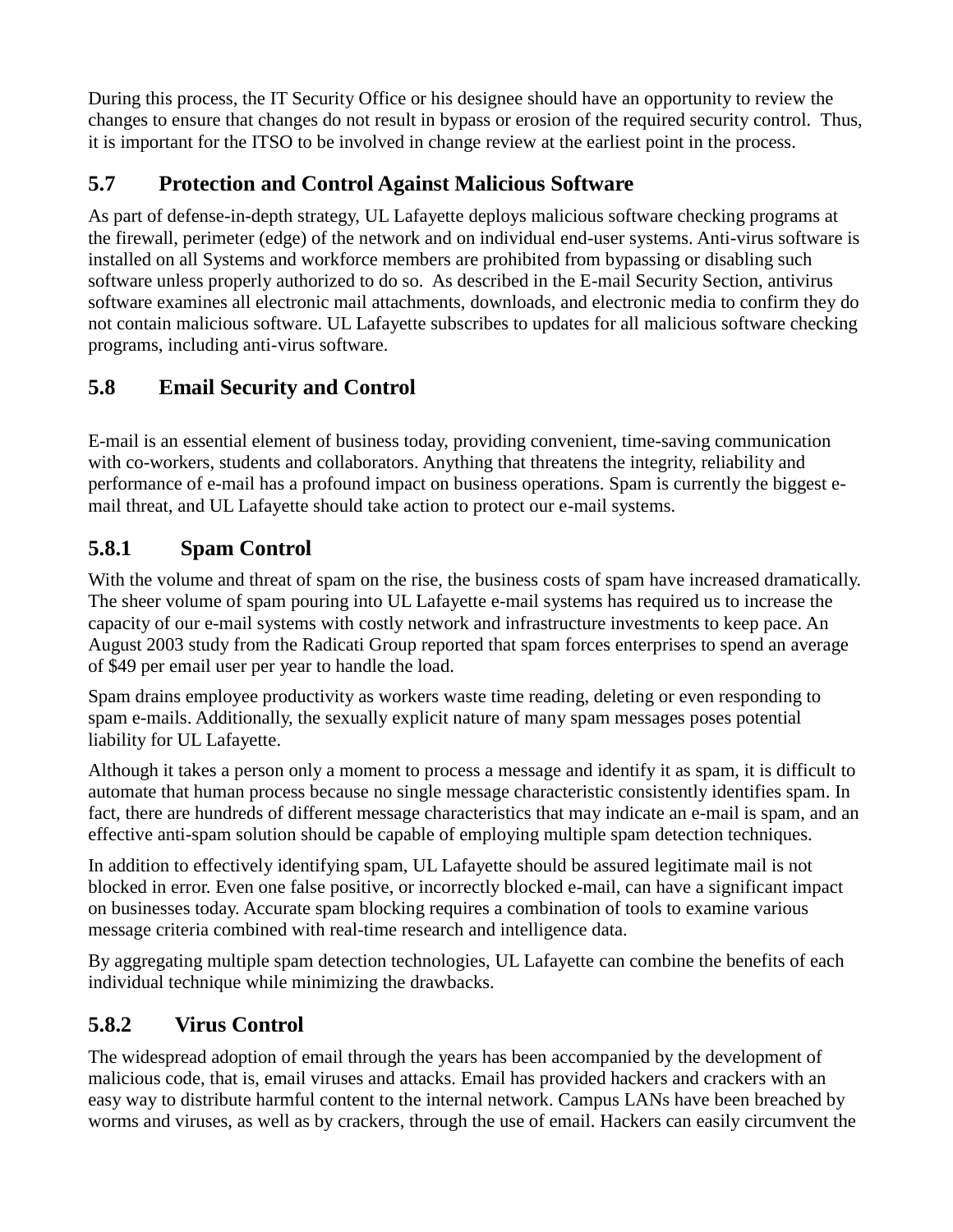protection offered by a firewall by tunneling through the email protocol. A typical firewall cannot protect against such email attacks, because it simply does not analyze email and its contents.

Because email messages can include file attachments, hackers can send infected files and hope that the recipient will open them, as happened with Melissa and Manwella. This method makes use of social engineering to urge the end user to run the file. Yet, other methods exist which allow a skilled and possibly malevolent cracker to inject code through email and run custom-made applications automatically while the end user reads the email text. Such problems have been around since the use of HTML in email and have been exploited by notorious worms such as the KaK worm, BubbleBoy virus or the more recent Nimda.

Although anti-virus products can catch many viruses and worms, hackers are able to dodge such protection by producing their own customized code. This can result in dangerous threats penetrating the campus network through lesser known methods and through bypassing anti-virus protection and other traditional anti-hacker protection. The threat posed by hackers to the internal network is huge, as internal network security is low to ensure usability.

To control the spread of email virus, UL Lafayette needs to protect against the methods described above through content filtering, attachment checking and virus scanning of all incoming and outgoing emails at Exchange Server and SMTP gateway level. Furthermore, it is desirable to adopt the use of multiple virus engines in multiple locations, for better protection.

# **5.8.3 Privacy Control**

In addition to the usual concerns about privacy and security of e-mail correspondence, UL Lafayette should now consider the regulatory compliance requirements associated with the Health Insurance Portability and Accountability Act of 1996 (HIPAA). The Administrative Simplification section of HIPAA Security Rule mandates privacy and security of electronic Protected Health Information (e-PHI). HIPAA, as it relates to e-mail security, is an enforcement of otherwise well-known best practices that include:

- Ensuring that e-mail messages containing confidential information are kept secure when transmitted over an unprotected link
- Ensuring that e-mail systems and users are properly authenticated so that confidential information does not get into the wrong hands
- Protecting e-mail servers and message stores where confidential information may be stored

As covered entities under HIPAA, UL Lafayette should comply and put these practices in place.

### **5.9 Intrusion Prevention/Detection Systems**

The evolution of hybrid computer attacks utilizing multiple vectors to breech security infrastructure has highlighted the need for enterprises to defend themselves against a constantly shifting threat.

Organizations have suffered catastrophic damage to their business confidentiality, integrity, and availability as intrusions have become more virulent. In a matter of minutes, companies can suffer significant lost revenue as production lines go dark and order taking and fulfillment processes come to a halt due to attacks like Sasser, SQL Slammer, and Nimda.

Traditional firewall and anti-virus solutions are necessary to prevent the transfer of malicious code, but are not sufficient to address the new generation of threats and targeted attacks. Security solutions that proactively protect vital information assets in real time, without waiting for new signature creation and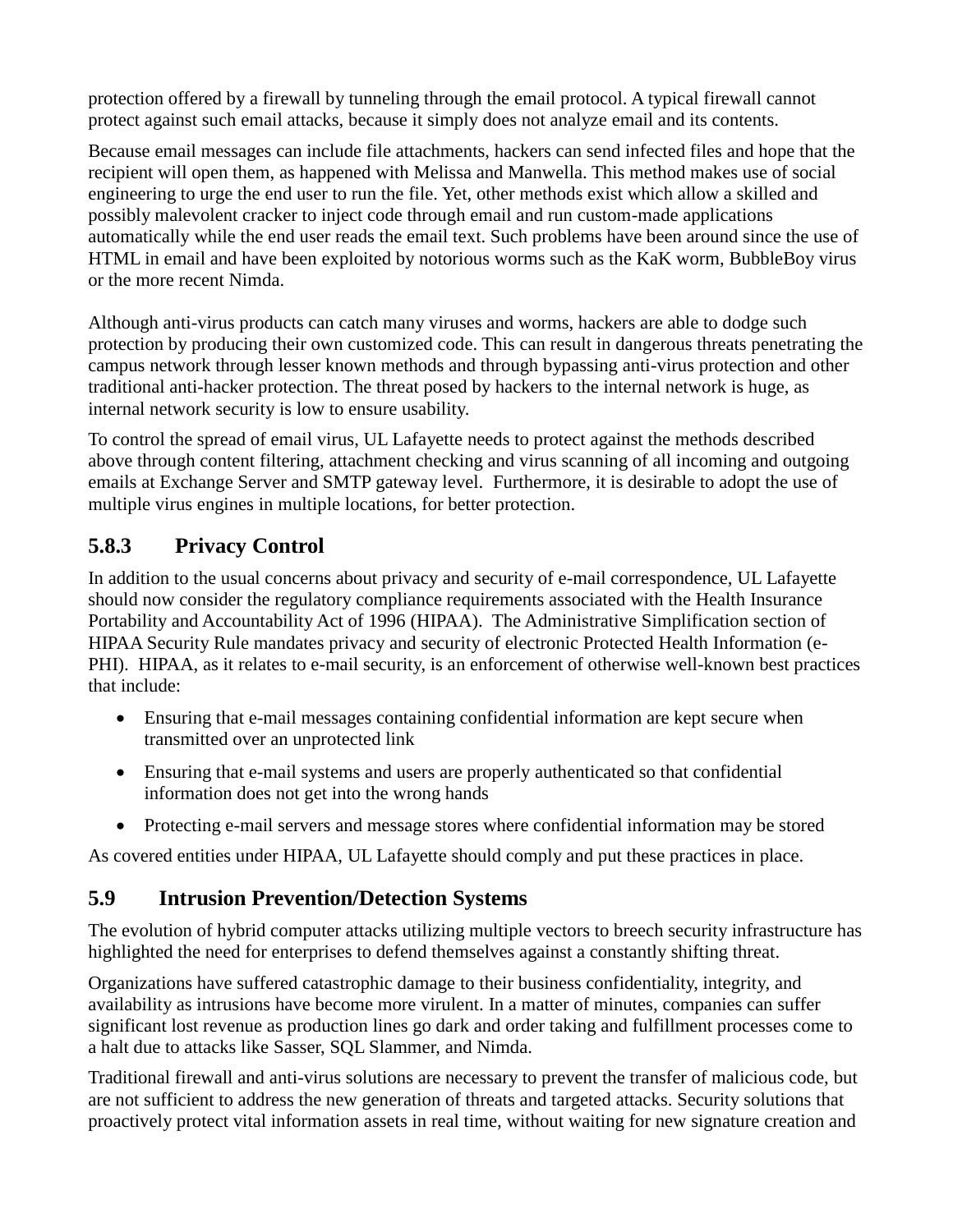distribution, are needed.

In the recent report titled Intrusion Prevention by the Department of Trade and Industry (DTI), it was concluded that the time and resources spent on investigation and remediation are remarkably high for such attacks and intrusions. Such costs will be significantly reduced with an Intrusion Prevention System (IPS), since an IPS solution will provide a proactive measure of protection.

Due to the dynamic nature of network intrusions and threats, deploying a combination of both network and host IPS technologies provides the greatest level of protection for critical data and critical applications. Network IPS solutions are deployed inline at the network perimeter, core, or remote office. They are designed to protect UL Lafayette critical infrastructure by blocking internal and external attacks on the wire and are considered the first line of defense. Host IPS solutions are deployed on servers, desktops, and laptops. They are designed to protect critical systems and applications by blocking attacks at the host and are considered the last line of defense.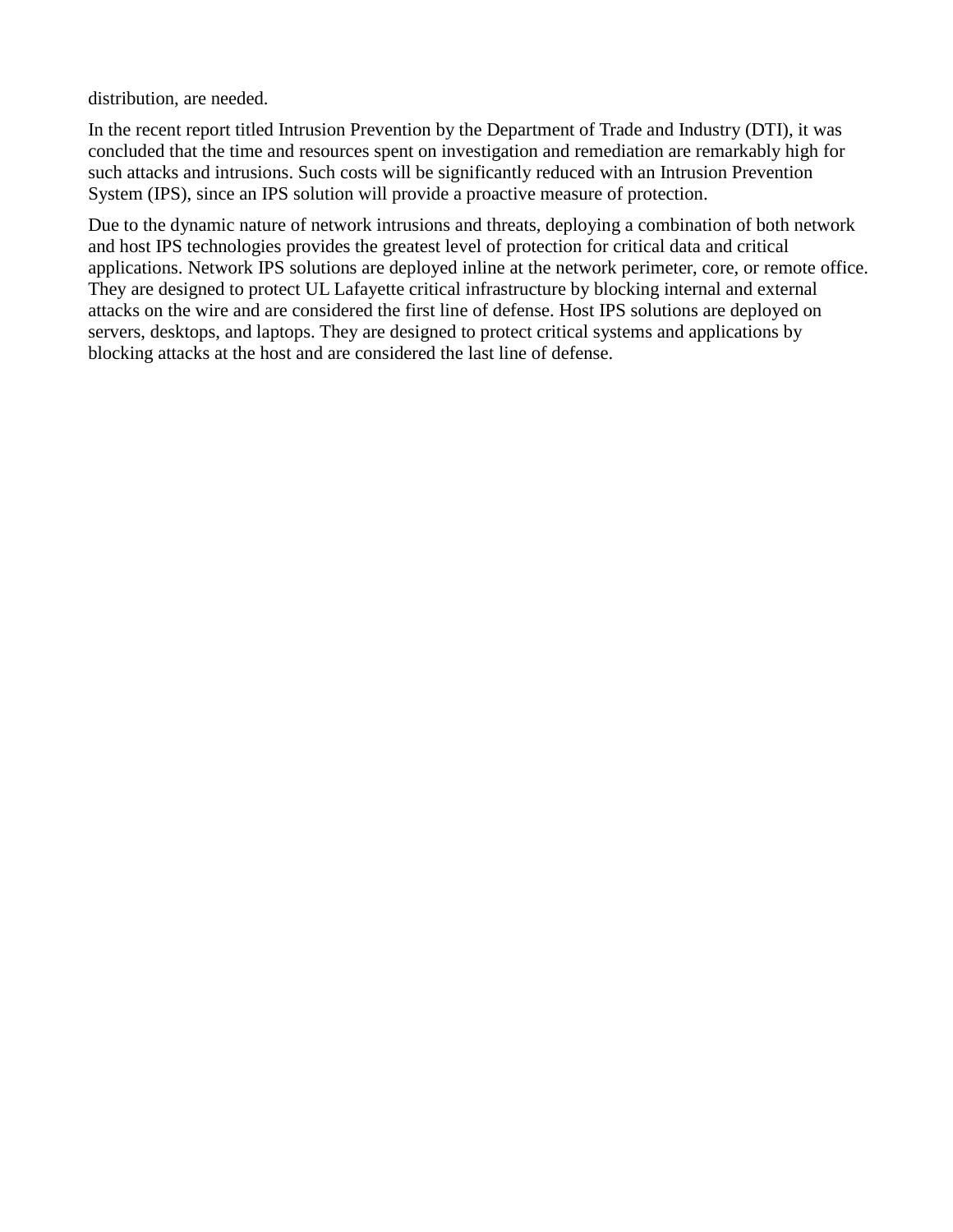# **6 Technical Controls**

## **6.1 Identification and Authentication (I&A)**

I&A is a critical building block of computer security since it is the basis for most types of access control and for establishing user accountability. Access control often requires that the system be able to identify and differentiate among users. For example, access control is often based on *least privilege*, which refers to the granting to users of only those accesses required to perform their duties. User accountability requires the linking of activities on a computer system to specific individuals and, therefore, requires the system to identify users.

*Identification* is the means by which a user *provides* a claimed identity to the system. *Authentication* is the means of establishing the *validity* of this claim.

There are three means of authenticating a user's identity, which can be used alone or in combination:

- something the individual *knows* (a secret -- e.g., a password, Personal Identification Number (PIN), or cryptographic key);
- something the individual *possesses* (a token -- e.g., an ATM card or a smart card); and
- something the individual *is* (a biometric -- e.g., such characteristics as a voice pattern, handwriting dynamics, or a fingerprint).

UL Lafayette is currently implementing I&A with a user ID or user Social Security Number coupled with something the user knows (password) for all systems. However, because of privacy issue UL Lafayette will discontinue the use of the social security number as the user identifier and moving forward with a Campus-Wide ID described below.

The security of a password system is dependent upon keeping passwords secret. Unfortunately, there are many ways that the secret may be divulged. This problem can be significantly mitigated by improving password security, as discussed in the Password Management Section.

# **6.1.1 Campus-Login Identification (CLID)**

In an effort to increase the level of protection given to Social Security numbers, UL Lafayette is moving forward with a Campus-Login ID (CLID). This change will eventually allow students to use services and identify themselves to individuals inside and outside of the University without ever revealing their social security number (SSN).

It should be recognized that UL Lafayette can never totally eliminate the need for Social Security numbers. They are still required for a number of purposes including processing federal aid, reporting income of student workers, or obtaining official transcripts. However, the use of Social Security numbers will be significantly reduced with the use of the Campus-Login Identification numbers.

### **6.1.2 Password Management**

The password is a protected word that authenticates the user to the system. The theory is that a user has a secret password, something only the user knows; and when the password is entered into the system, it should be the user, because the user is the only one who knows the secrete password.

The problem with this theory is the secrecy of password. Users might right it down, tape it to the monitor or underneath the keyboard, share it with others, or make it so simple that it is easily guessed.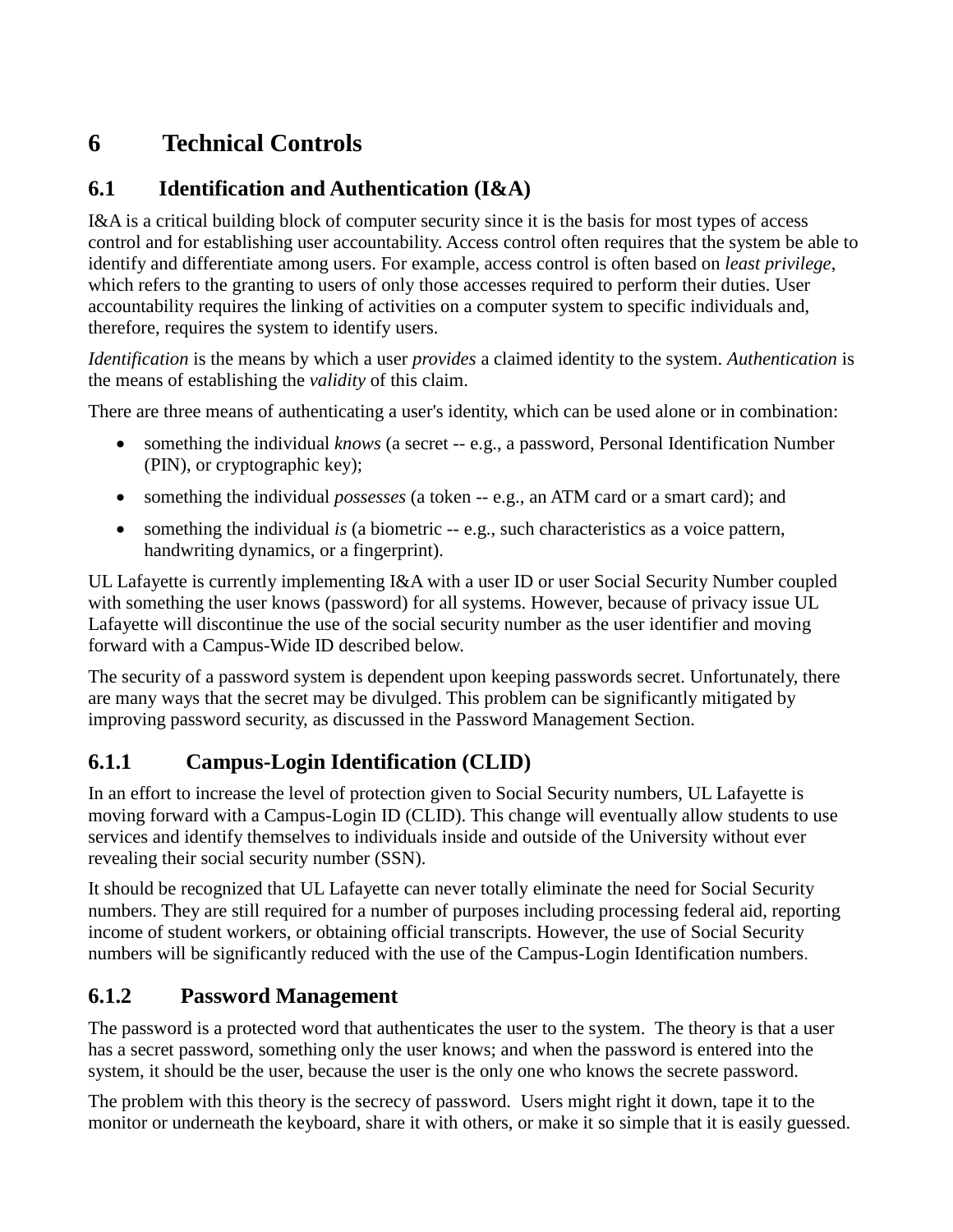Because of the ease in compromising reusable passwords, they are not considered adequate control by themselves.

A passphrase is a sequence of characters or words used as an alternative to a password. There is no real difference between the two, except in the meaning of the terms themselves: "password" encourages users to think short and easy, whereas "passphrase" is meant to encourage the user to type in a complete phrase.

Recommendations for implementation and management of passwords or passphrases are:

- Password lifetime should be restricted.
- Users should create passwords that are not dictionary words for names.
- Users should create passwords using a mix of alphabetic, numeric, and special characters.
- Users should create longer passwords, which tend to be more secure.
- Many operating systems can be configured to lock a user ID after a set number of failed login attempts. This helps to prevent guessing of passwords.

Creating a good passphrase is one of the most important things that can be done to preserve the privacy of computer data and email messages. A passphrase should be:

- Known only to the creator
- Long enough to be secure
- Hard to guess, even by someone who knows the user well
- Easy to remember and easy to type accurately.

Because passwords are a vital element of access control in our environment, it is important to protect access to the password file. Typically, passwords are stored in a password database file that uses onway hash algorithm. Therefore, the hash algorithm should be protected. For security measures, the operating system should offer both encryption and other access control to protect the password file.

#### **6.2 Access Controls**

Access controls are collection of mechanisms that specify what users can do on the system or network such as what resources they can access and what operations they can perform. They are countermeasures for ensuring that only users with proper need and authority can access the system or network, are allowed to use network services or execute programs, can read, edit, add and delete the appropriate information on the system.

Access controls are implemented to ensure the availability, integrity, and confidentiality of information and information systems. Separation of duties and least privilege are the two of standards of access control.

### **6.2.1 Segregation of Duties**

The segregation of duties avoids the possibility that a single person could be responsible for diverse and critical functions in such a way that errors or misappropriations could occur and not be detected in a timely manner and in the normal course of business processes. Segregation of duties is an important means by which fraudulent and or malicious acts can be discouraged and prevented.

When duties are segregated, access to the computer, the production data library, the production programs, the programming documentation and the operating system and associated utilities can be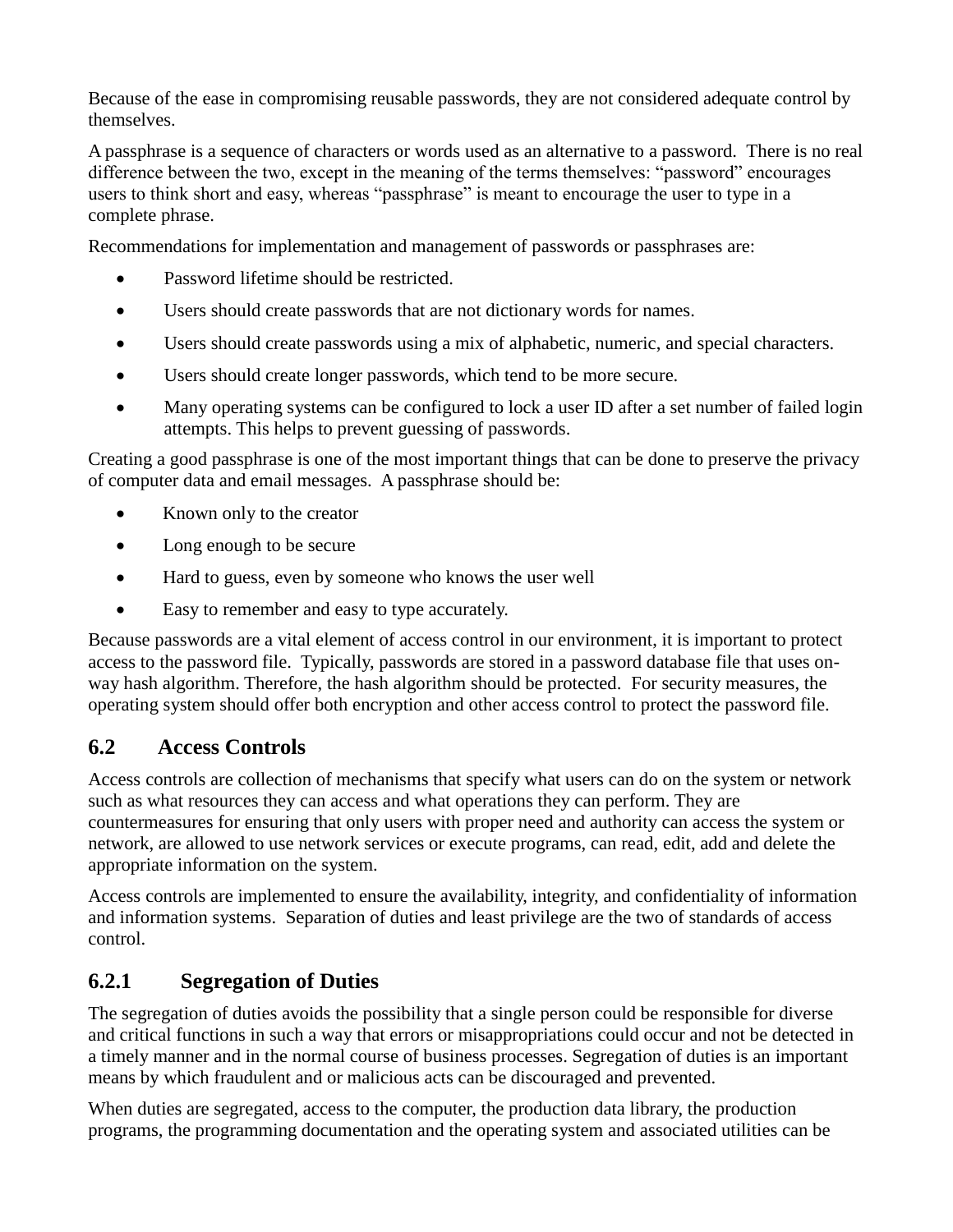limited. Potential damage from the actions of any one person is therefore reduced. The Technology Services and end-user departments should be organized to achieve an adequate segregation of duties.

The segregation of duties control matrix below is not an industry standard, but guideline indicating which positions should be separated and which require compensating controls when combined. The matrix is illustrative of potential segregation of duties issues and should not be viewed or used as an absolute, rather it should be used to help identify potential conflicts so proper questions may be asked to identify compensating controls.

# **6.2.2 Least Privilege**

Least privilege is a policy that limits both the system's users and processes to access only those resources necessary to perform assigned functions. Ensuring least privilege requires identifying what each user's job is, outlining the minimum set of privileges required to perform that job, and restricting the user to only those privileges on the system/network. Users only get access to those resources necessary to do their job – no more no less. By restricting access to only those privileges necessary for performing job duties, access is denied to privileges that might be used to circumvent security.

# **6.2.3 Logical Access Control**

*Access* is the ability to do something with a computer or network resource. *Access control* is the means by which the ability is explicitly enabled or restricted in some way. Computer-based access controls are called *logical access controls*. Logical access controls can prescribe not only who or what (e.g., in the case of a process) is to have access to a specific system resource but also the type of access that is permitted. These controls may be built into the operating system, may be incorporated into applications programs or major utilities (e.g., database management systems or communications systems), or may be implemented through add-on security packages. Logical access controls may be implemented internally to the computer system being protected or may be implemented in external devices.

### **6.2.4 Network Access Control**

A key principle underpinning a high standard of IT Security is that access to computer network resources should be authorized on a 'need to use' basis. Currently, most computers can connect to the University wire/wireless network without authentication and have full access to almost every other computer on the University network. The risk of compromise to UL Lafayette computers can be reduced significantly without affecting normal use if the machines/users are authenticated and segregated on the network according to their usage requirements.

The purpose of the Network Access Control is to define a set of computer connection classes, designed to minimize the exposure to UL Lafayette from destruction, theft and loss of data (eg. confidentiality and privacy), disruption to business operations, and damage to the University's image, which may follow from unauthorized use of its electronic resources.

The Network Access Control defines the roles of Faculty, Staff and ResNET (student) computers when connected to the University's network and defines permissible communications flows between them.

# **6.2.5 External Access Control: Firewall and DMZ**

Firewalls block or filter access between two networks, often between a private network and a larger, more public network such as the Internet, which attract malicious hackers. Firewalls allow internal users to connect to external networks and at the same time prevent malicious hackers from compromising the internal systems.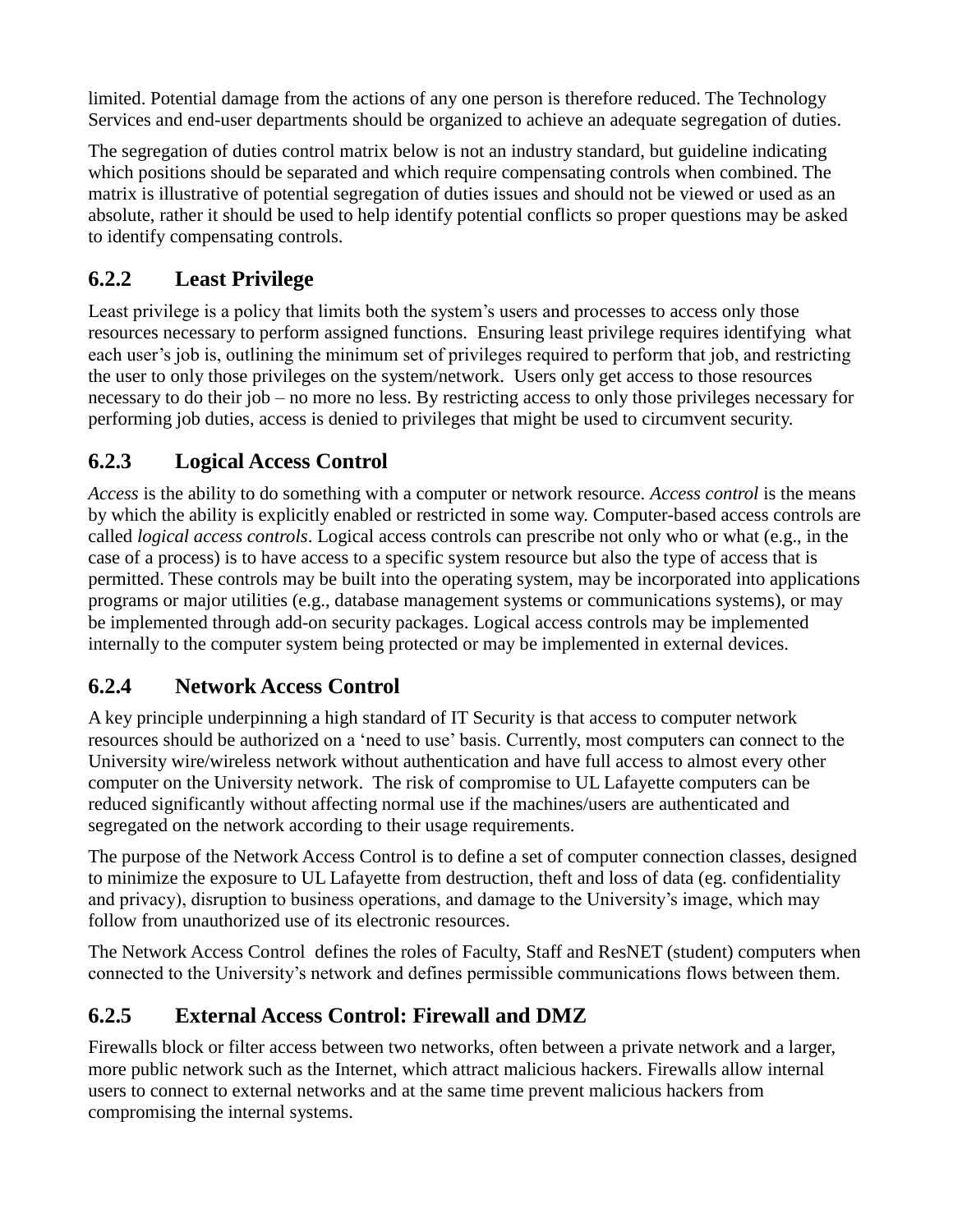In addition to reducing the risks from malicious hackers, firewalls have several other benefits. They can reduce internal system security overhead, since they allow an organization to concentrate security efforts on a limited number of machines. (This is similar to putting a guard on the first floor of a building instead of needing a guard on every floor.)

A second benefit is the centralization of services. A firewall can be used to provide a central management point for various services, such as advanced authentication, e-mail, or public dissemination of information. Having a central management point can reduce system overhead and improve service.

### **6.2.6 Remote Access Control**

The decentralized an increasingly mobile workforce place new demand on remote access to the University network. College recruiters, Executives, Faculties, staffs and road warriors all want high speed and reliable and secure access to their data, email and applications.

Remote access technologies consist of any technology and application that allow user access to the campus network when he does not have a physical LAN connection. Remote access can consist of modem or VPN through an internet service provider

Regardless of how complex the network and how the remote access services are acquired, the following security elements are considered:

- **Authentication:** verify the user's login credentials and allow only those who have authorization access to the network.
- **Access Restriction:** to define the resources the user can access.
- **Time Restriction:** restricting when a user can connect and for what duration of time the connection is allowed.
- **Connection Restriction:** impose limit of simultaneous connections per user, consecutive failed attempts, and users of use.
- **Protocol Restriction:** restrict what protocols and services are available through the dial-up
- **Data Encryption:** Protect communication links from eavesdroppers to preserve the integrity and confidentiality of transmitted data.

In addition, remote access users are required to have personal firewalls and anti-virus software on their desktops to prevent another system from accessing them while connected to the remove access service.

#### **6.3 Security Awareness and Education**

People, who are all fallible, are usually recognized as one of the weakest links in securing systems. The purpose of computer security awareness, training, and education is to enhance security by:

- improving awareness of the need to protect system resources
- developing skills and knowledge so computer users can perform their jobs more securely
- building in-depth knowledge, as needed, to design, implement, or operate security programs for organizations and systems.

Making computer system users aware of their security responsibilities and teaching them correct practices helps users change their behavior. It also supports *individual accountability*, which is one of the most important ways to improve computer security. Without knowing the necessary security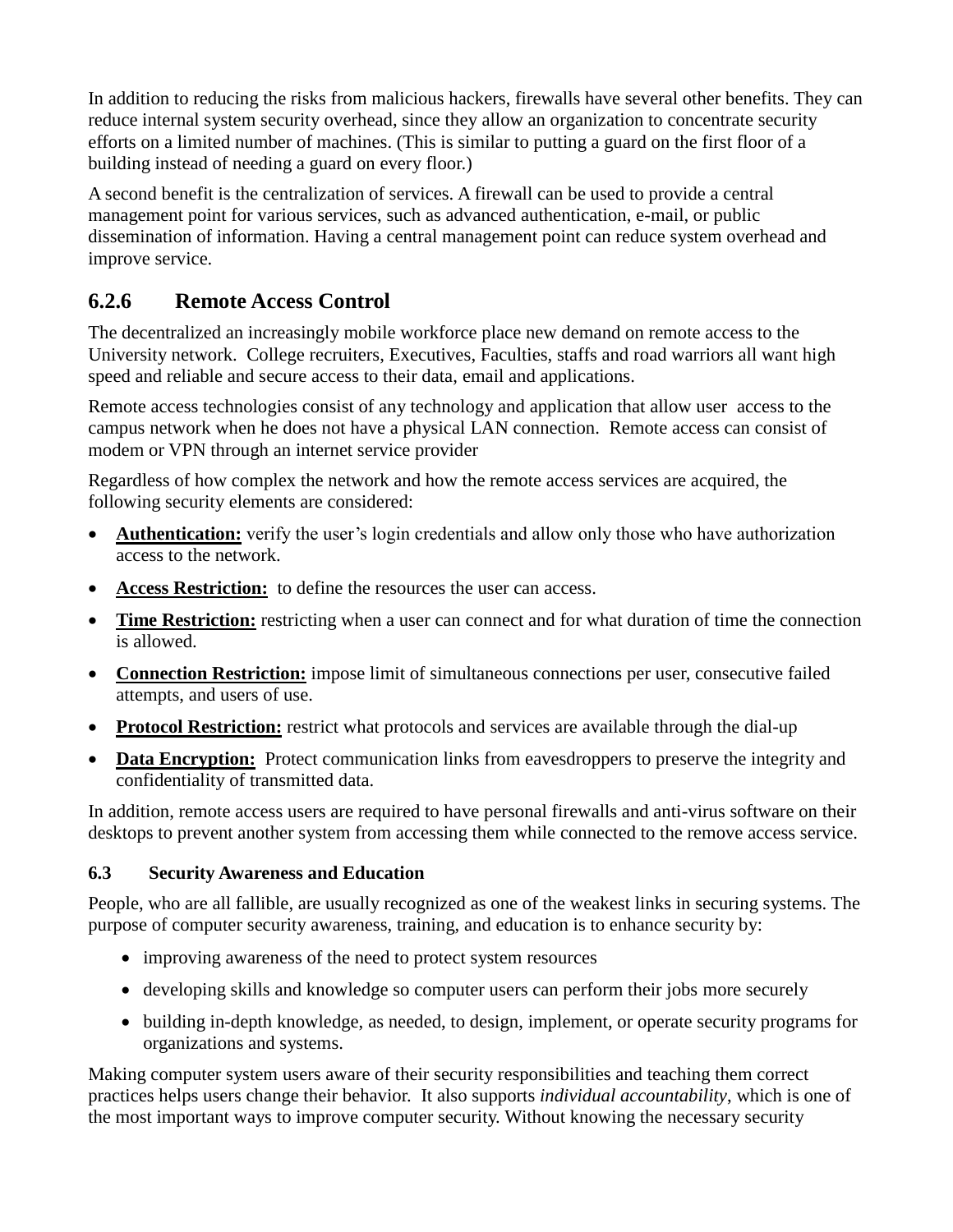measures (and to how to use them), users cannot be truly accountable for their actions.

#### **6.4 Software Development and Maintenance**

The security of data and information is one of the most important elements of information system security. Through hardware and software mechanism, we process and access data on the system. Thus, it is important to prevent unauthorized access and to protect the system from harm. The objectives to make sure that the system and its resources are **available** when needed, that the **integrity** of the processing of data and the data itself is ensured, and that the **confidentiality** of the data is protected.

Application development procedures are vital to the integrity of systems. If applications are not developed properly, data may be processed in such a way that the integrity of the data is corrupted. In addition, the integrity of the application software itself should be maintained, both in term of change control and terms of attack from malicious software. In addition, if confidentiality is required for data, encryption mechanism should be built into the programming code from the beginning, and not added on as an afterthought.

#### **6.4.1 Incorporation of Security into Software Development Life Cycle (SDLC)**

The software development life cycle, or SDLC, encompasses all of the steps that an organization follows when it develops software tools or applications. Organizations that incorporate security in the SDLC benefit from products and applications that are secure by design. Those that fail to involve information security in the life cycle pay the price in the form of costly and disruptive events.

A typical SDLC model contains the following main functions:

- Conceptual definition: This is a basic description of the new product or program being developed, so that anyone reading it can understand the proposed project.
- Functional requirements and specifications: This is a list of requirements and specifications from a business function perspective.
- Technical requirements and specifications: This is a detailed description of technical requirements and specifications in technical terms.
- Design: This is where the formal detailed design of the product or program is developed.
- Coding: The actual development of software.
- Test: This is the formal testing phase.
- Implementation: This is where the software or product is installed in production

For all application systems, security should be considered by systems designers and developers from the beginning of the systems design process through conversion to a production system. While consideration early in the development process is desirable because it is considerably more efficient and effective, this should not be the end of the control selection process. Typically the software development life cycle will involve several points where security is formally included in the process. Hand-rendered signatures (or perhaps digital signatures) indicating the adequacy of security work may be required at these points. The intention here is to require the technical staff to consider security as a formal part of the software development life cycle.

#### **6.4.2 Data Validation**

Input data validation should include checks for out-of-range values, invalid characters in data fields, missing or incomplete data, the exceeding of upper and lower data volume limits, unauthorized or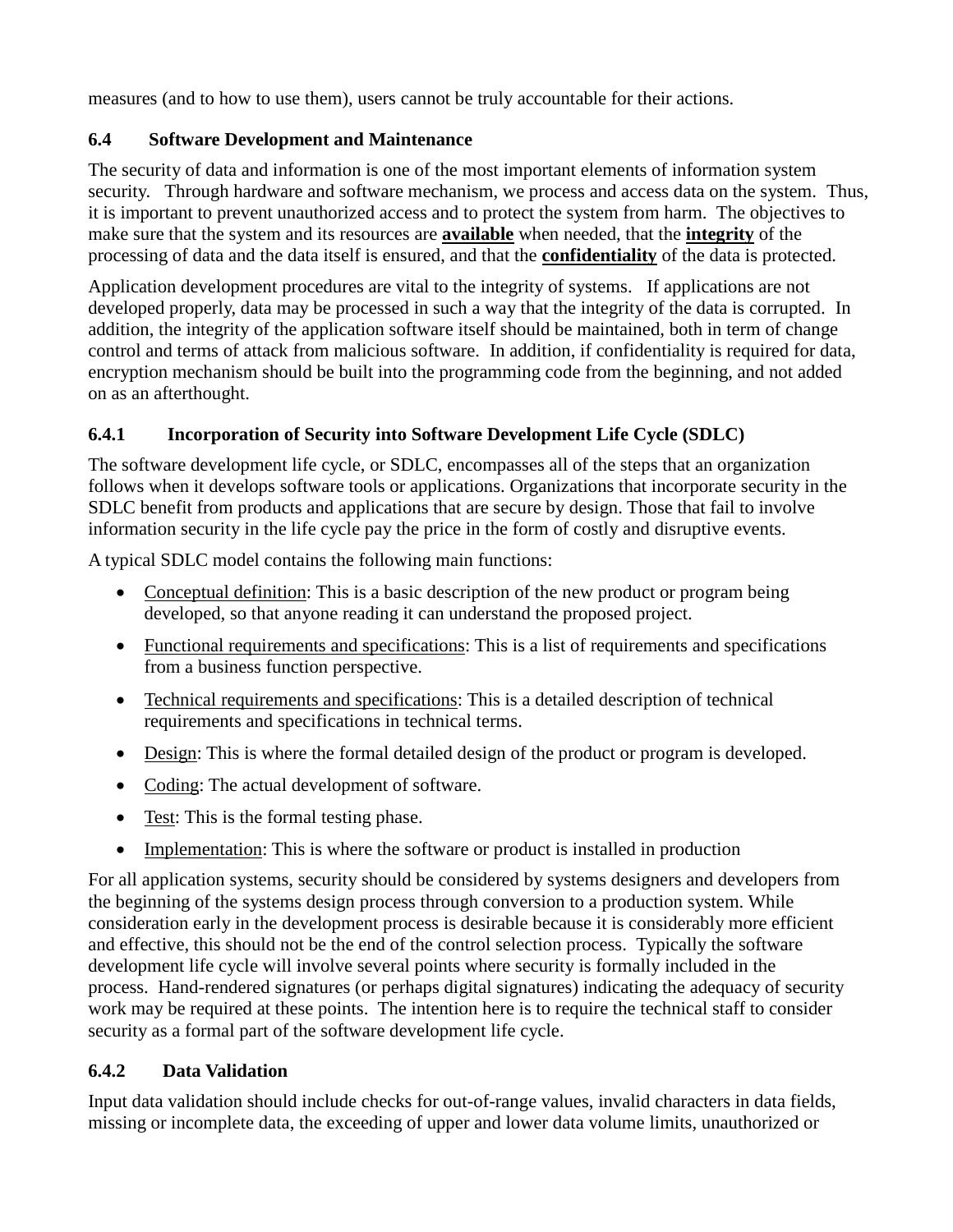inconsistent control data, and the procedures for responding to these issues. Data balances should be validated, and data should be validated within the program.

The integrity of data and software should be checked. Message authentication should be performed.

#### **6.4.3 Production System Definition**

Information systems which have been designated "production systems" have special security requirements. A production system is a system which is regularly used to process information critical to UL Lafayette's business. Although a production system may be physically situated anywhere, the production system designation is assigned by the Technology Services Director of Systems and Operation.

#### **6.4.4 Special Production System Requirements:**

Production systems should also have designated Stewards and Custodians for the critical information they process. The IT Security Office should perform periodic risk assessments of production systems to determine whether the controls employed are adequate. All production systems should have an access control system to restrict who can access the system as well as restrict the privileges available to these Users. A designated access control administrator (who is not a regular User on the system in question) should be assigned for all production systems.

#### **6.4.5 Separation Between Production, Development, and Test Systems**

Where resources permit, there should be a separation between the production, development, and test environments. This will ensure that security is maintained in a much more rigorous way for the production system, while the other two environments can maximize productivity with fewer security restrictions. Where these distinctions have been established, development and test staff should not be permitted to have access to production systems. Likewise, all production software testing should proceed with sanitized information (where Confidential or Highly Restricted information is replaced with dummy data). All security fixes provided by software vendors should also go through the SDM testing process, and should be promptly installed. On a related note, application programmers should not be given access to production information. A formal and documented change control process should also be used to restrict and approve changes to production systems. All application-programbased access paths other than the formal User access paths should be deleted or disabled before software is moved into production.

#### **6.4.6 User Programming**

Users are not permitted to write production computer programs unless specifically authorized by the Chief Information Officer. The construction of spreadsheet formulas, automatic execution scripts which are run when a system is booted, or databases is not considered programming for purposes of this document. Both Users and Programmers should be careful never to embed user-IDs or readable passwords in any file.

### **6.5 Audit Trails**

Audit trails maintain a record of system activity both by system and application processes and by user activity of systems and applications. In conjunction with appropriate tools and procedures, audit trails can assist in detecting security violations, performance problems, and flaws in applications.

Audit trails may be used as either a support for regular system operations or a kind of insurance policy or as both of these. As insurance, audit trails are maintained but are not used unless needed, such as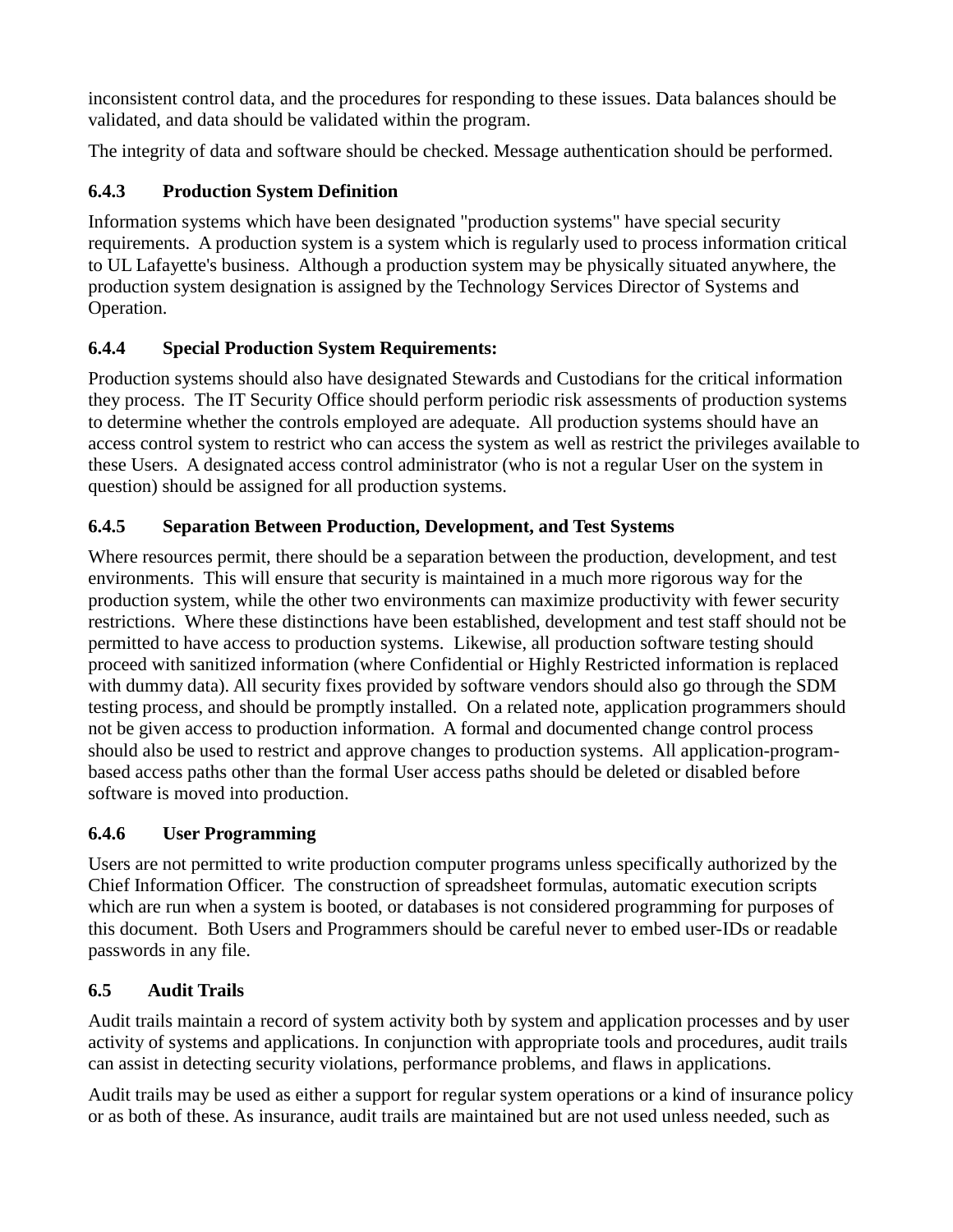after a system outage. As a support for operations, audit trails are used to help system administrators ensure that the system or resources have not been harmed by hackers, insiders, or technical problems.

Audit trails can provide a means to help accomplish several security-related objectives, including individual accountability, reconstruction of events, intrusion detection, and problem analysis.

#### **6.6 Cryptography**

Cryptography is used to protect data *both* inside and outside the boundaries of a computer system. Outside the computer system, cryptography is sometimes the *only* way to protect data. While in a computer system, data is normally protected with logical and physical access controls (perhaps supplemented by cryptography). However, when in transit across communications lines or resident on someone else's computer, data cannot be protected by the originator's logical or physical access controls. Cryptography provides a solution by protecting data even when the data is no longer in the control of the originator

#### **6.6.1 Data Encryption**

One of the best ways to obtain cost-effective data confidentiality is through the use of encryption. Encryption transforms intelligible data, called *plaintext*, into an unintelligible form, called *ciphertext*. This process is reversed through the process of decryption. Once data is encrypted, the ciphertext does not have to be protected against disclosure. However, if ciphertext is modified, it will not decrypt correctly.

Both secret key and public key cryptography can be used for data encryption although not all public key algorithms provide for data encryption.

To use a secret key algorithm, data is encrypted using a key. The same key should be used to decrypt the data.

When public key cryptography is used for encryption, any party may use any other party's public key to encrypt a message; however, only the party with the corresponding private key can decrypt, and thus read, the message.

Since secret key encryption is typically much faster, it is normally used for encrypting larger amounts of data.

#### **6.6.2 User Authentication**

Cryptography can increase security in user authentication techniques. Cryptography is the basis for several advanced authentication methods. Instead of communicating passwords over an open network, authentication can be performed by demonstrating knowledge of a cryptographic key. Using these methods, a one-time password, which is not susceptible to eavesdropping, can be used. User authentication can use either secret or public key cryptography.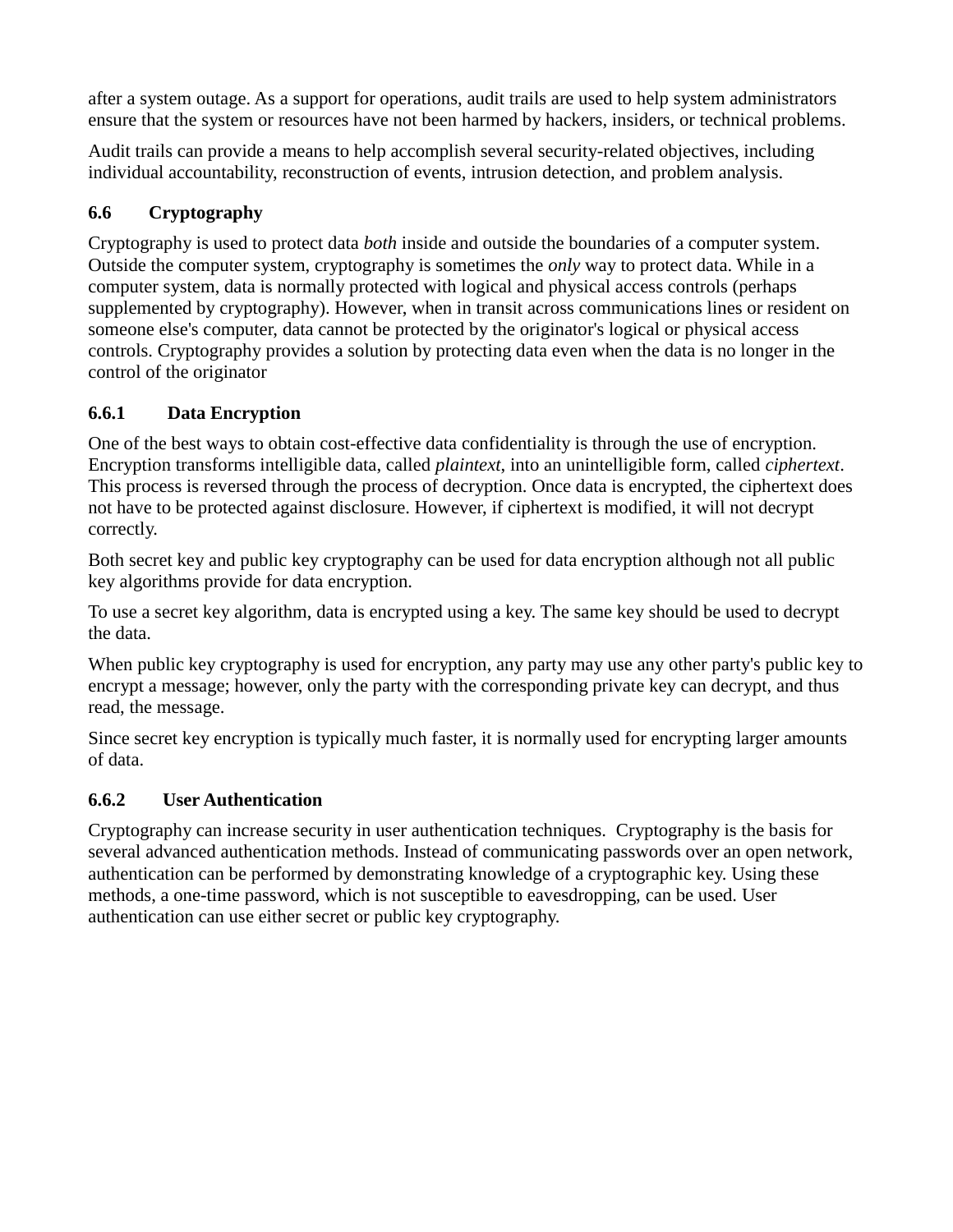# **7 HIGH-LEVEL SECURITY PRACTICES**

UL Lafayette will implement the following security practices. Implementing these practices does not preclude implementation of other security practices or procedures.

- 1. **Deploy Secure Operating Systems.** Systems software and firewalls will be configured to the highest security settings consistent with the level of protection required, keeping abreast of enhancements, updates and patches recommended by system vendors.
- 2. **Change Default Passwords.** Default passwords for new systems will be changed immediately upon installation as they provide the most common means for intruders to break into systems.
- 3. **Install firewalls.** Firewalls will be installed between internal and external networks as well as between geographically separate sites.
- 4. **Design Redundancies**. Develop built-in redundancies for single points of failure which can bring down the entire network.
- 5. **Engage independent security specialists**. Independent security specialists will be engaged to assess the strengths and weaknesses of internet-based applications, systems and networks before each initial implementation, and at least annually thereafter, preferably without forewarning to internal staff.
- 6. Conduct penetration testing at least annually.
- 7. Use network scanners, intrusion detectors and security alerts.
- 8. Implement anti-virus software and apply updates regularly.
- 9. Establish network surveillance and security monitoring procedures.
- 10.Conduct regular system and data integrity checks.
- 11.Maintain access security logs and audit trails.
- 12.Analyze security logs for suspicious traffic and intrusion attempts.
- 13.Establish an incident management and response plan.
- 14.Test the predetermined action plan relating to security incidents.
- 15.Install network analyzers which can assist in determining the nature of an attack and help in containing such an attack.
- 16.Develop and maintain a recovery strategy and business continuity plan based on total information technology, operational and business needs.
- 17.Maintain a rapid recovery capability.
- 18.Conduct security awareness education and programs.
- 19.Require frequent audits to be conducted by security professionals or internal auditors who have the requisite skills.
- 20.Separate physical/logical environments for systems development, testing and production.
- 21.Provide separate environments for the development, testing, staging and production of internet facing web-based applications; connect only the production environment to the internet.
- 22.Implement a multi-tier application architecture which differentiates session control, presentation logic, server side input validation, business logic and database access.
- *23.Turn on WPA2 256-bit encryption in wireless local area networks and install additional user authentication with encryption enhancements.*